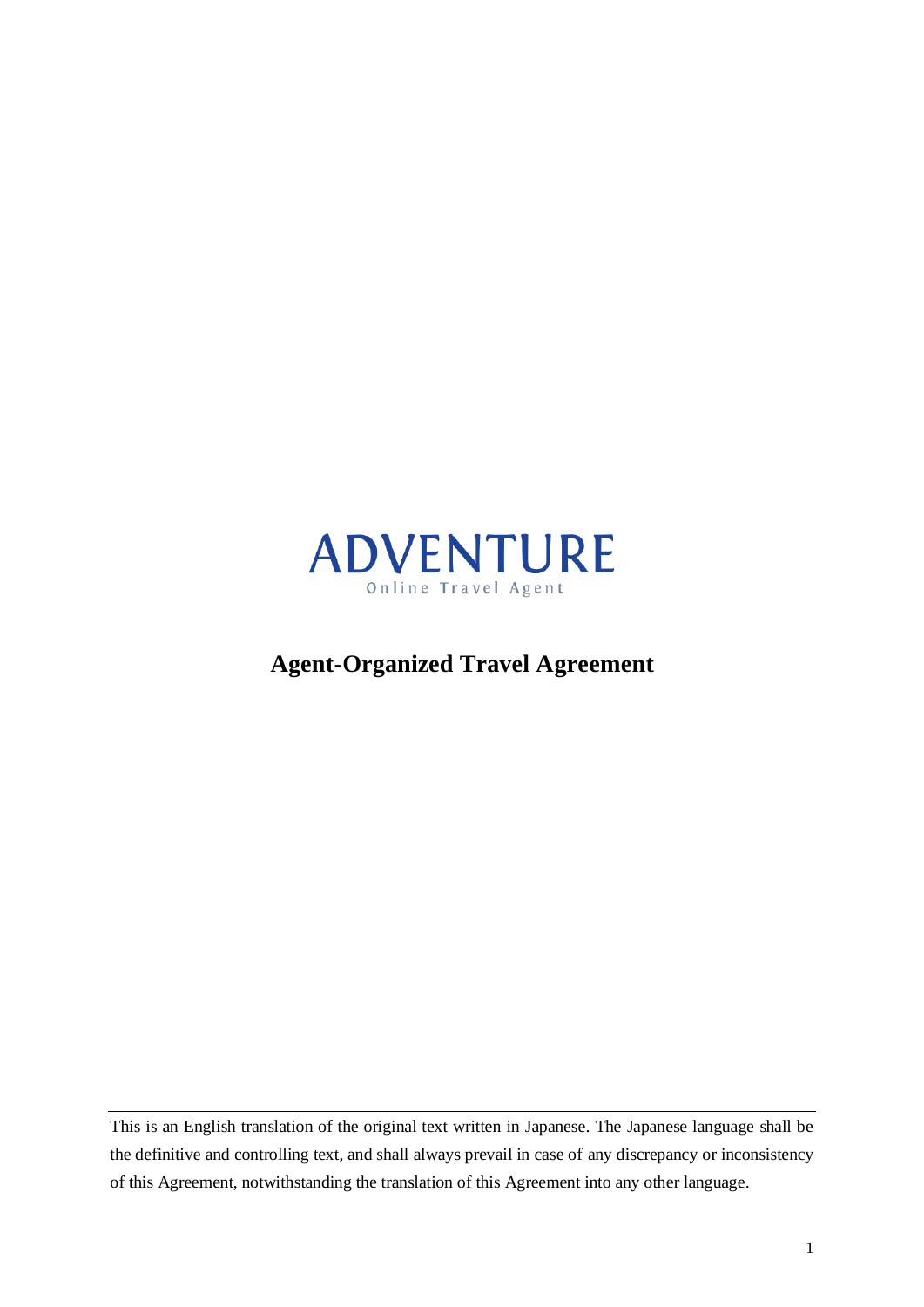## STANDARD TERMS AND CONDITIONS OF TRAVEL AGREEMENTS **Agent-Organized Travel Agreement**

## **Chapter I General Provisions**

#### **Article 1 (Scope of Application)**

- 1. An agreement for an Agent-Organized Travel which this company (hereinafter referred to as "the Company") concludes with a Traveler (hereinafter referred to as "Agent-Organized Travel Agreement") shall be subject to the provisions of these General Terms and Conditions. Matters not provided for in these General Terms and Conditions shall be governed by the laws, ordinances, regulations and generally established practice.
- 2. If the Company has entered into a special agreement in writing without violating the laws, ordinances and regulations and within the scope not unfavorable for the Traveler, that special agreement, notwithstanding the provisions of the preceding Paragraph, shall prevail over the provisions of these General Terms and Conditions.

#### **Article 2** (**Definitions of Terms**)

- 1. An "Agent-Organized Travel" as stated in these General Terms and Conditions means travel for which the Company prepares in advance, for the recruitment of the Travelers, a travel plan in which the destination and itinerary of the travel, the contents of the transportation or accommodation services which the Traveler is entitled to receive, and the amount of the travel fee that the Traveler should pay to the Company are specified, and which the Company operates according to such plan.
- 2. As stated in these General Terms and Conditions, "Domestic Travel" means travel only within Japan and "Overseas Travel" means travel other than Domestic Travel.
- 3. A "Communications Agreement" as stated in this part means an Agent-Organized Travel Agreement, which the Company concludes with a card member of the credit card company with which the Company, or a company which sells the Company's Agent-Organized Travel as an agent of the Company, is affiliated (hereinafter referred to as "Affiliated Company") by receiving an application by telephone, mail, facsimile, or any other means of communication with which the Traveler agrees in advance to settle the credits or debts for the travel fee, etc., based on the Agent-Organized Travel Agreement which the Company has against the Traveler on or after the date on which such credits or debts should be settled in accordance with the card membership rules of the Affiliated Company separately established, and with which the Traveler pays the travel fee, etc., under the Agent-Organized Travel Agreement in accordance with the methods stipulated in Paragraph 2, Article 12, the latter part of Paragraph 1, Article 16 and Paragraph 2, Article 19.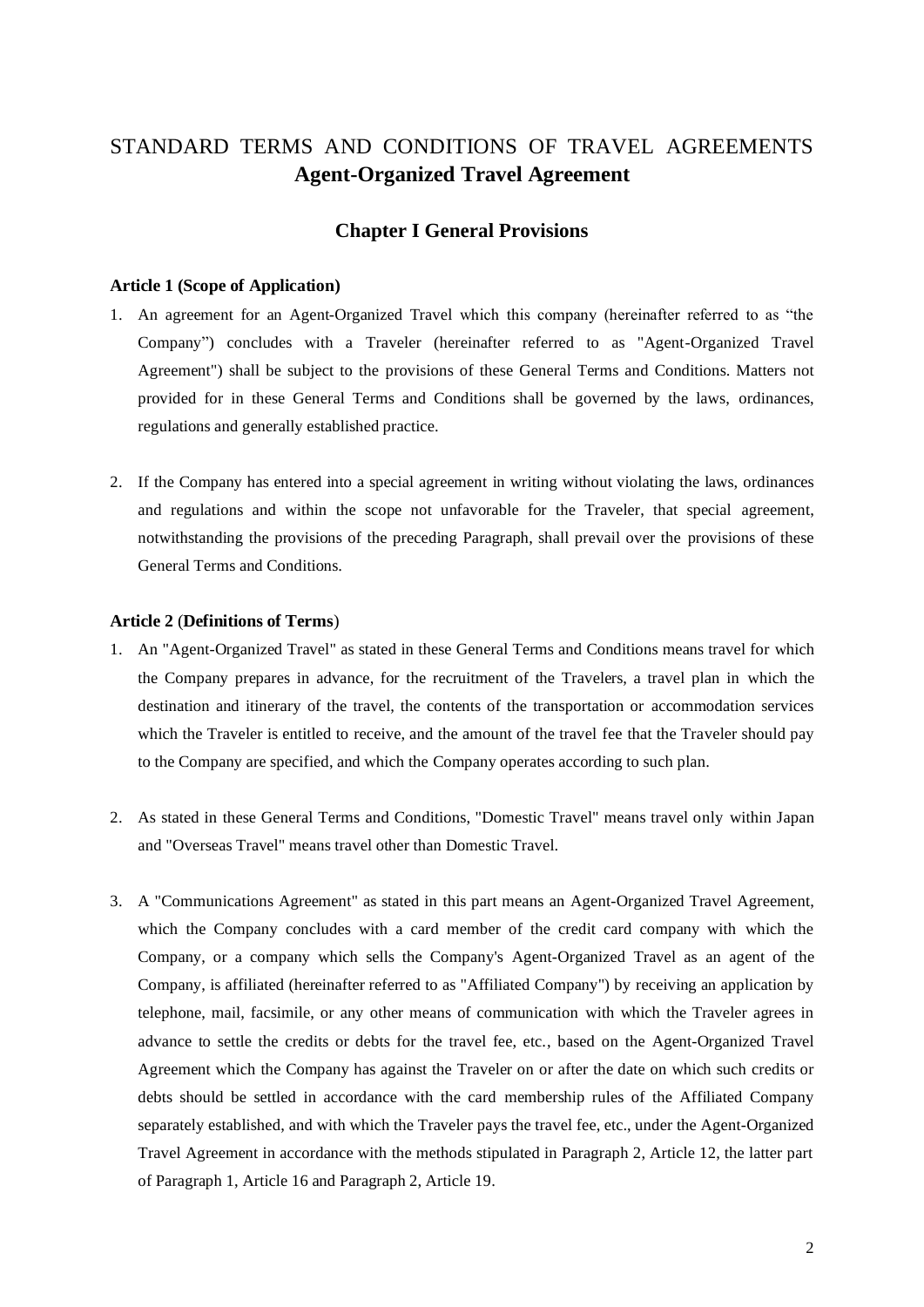- 4. An "Electronic Acceptance Notice" as stated in this part means a notice of acceptance in response to an application for an agreement, which is sent by, among methods using information communication technology, a method of transmission through a telecommunication line connecting the computer, facsimile machine, telex or telephone (hereinafter referred to as "Computer, Etc.") used by the Company, or a company which sells Agent-Organized Travels as an agent of the Company, and the Computer, Etc., used by the Traveler.
- 5. A "Card Use Day" as stated in these General Terms and Conditions means the date on which the Traveler or the Company should pay the travel fee, etc., or settle the refund debts in accordance with the Agent-Organized Travel Agreement.

#### **Article 3 (Contents of Travel Agreement)**

Under an Agent-Organized Travel Agreement, the Company undertakes to make arrangements and manage the itinerary so that the Traveler may receive transportation, accommodation, and other services relating to the travel (hereinafter referred to as "Travel Services") provided by transportation, accommodation facilities, etc., in accordance with the itinerary established by the Company.

#### **Article 4 (Arrangements Agent)**

In performing an Agent-Organized Travel Agreement, the Company may have another travel agent, a person handling travel arrangements as a business, or any other auxiliary in or outside Japan perform arrangements in whole or in part as an agent.

## **Chapter II Conclusion of Agreement**

#### **Article 5 (Application for Agreement)**

- 1. A Traveler who intends to apply to the Company for an Agent-Organized Travel Agreement must enter the prescribed matters in an application form prescribed by the Company (hereinafter referred to as "Application Form") and submit it to the Company together with the application fee, the amount of which is separately specified by the Company.
- 2. Notwithstanding the provisions of the preceding Paragraph, a Traveler who intends to apply to the Company for a Communications Agreement must inform the Company of the title of the Agent-Organized Travel for which he/she intends to apply, the date of commencement of the travel, the membership number, and other matters (hereinafter referred to as "Membership Number, Etc.").
- 3. The application fee referred to in Paragraph 1 shall be treated as part of a travel fee or a cancellation fee or a penalty.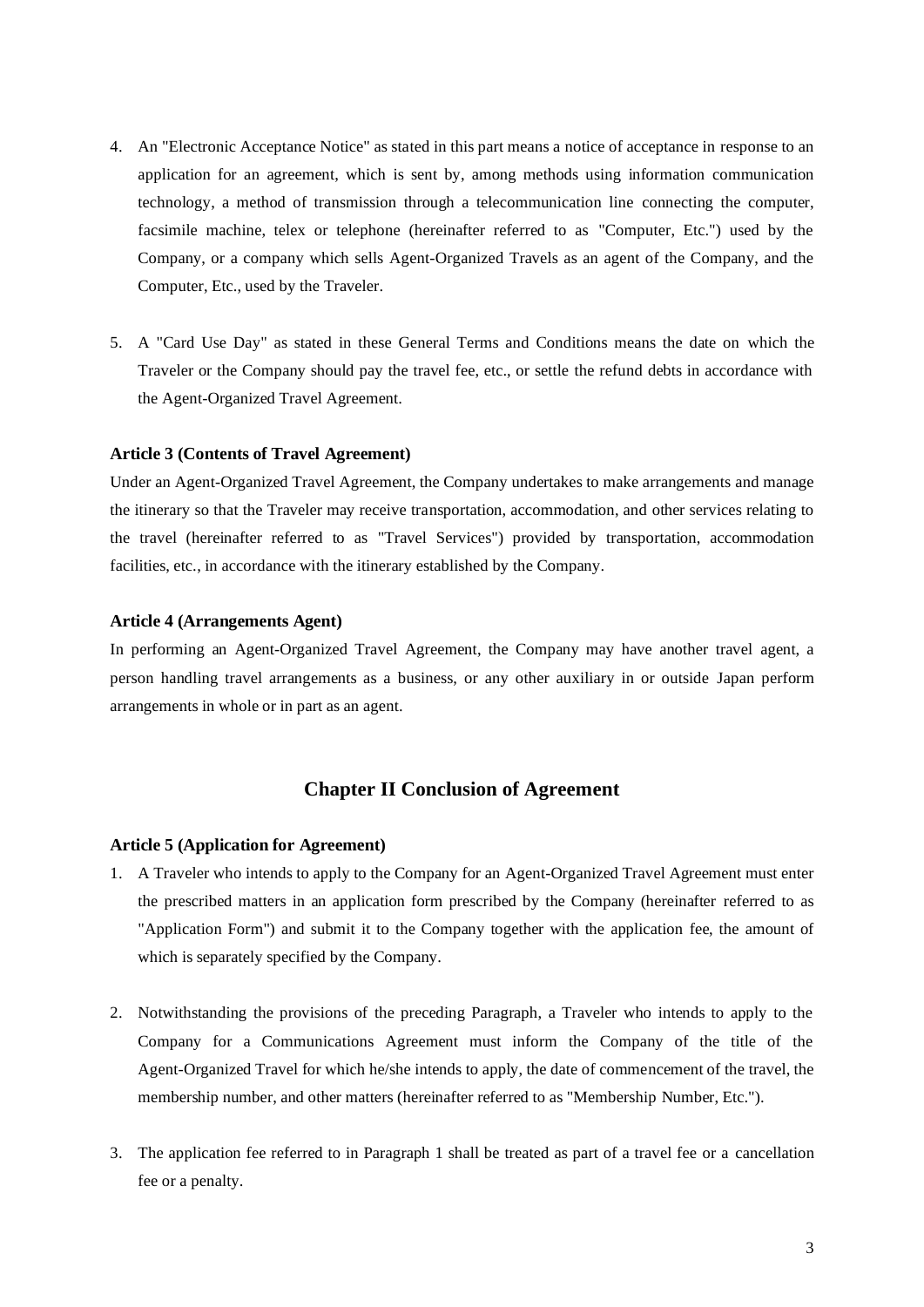- 4. A Traveler who needs special consideration in participating in an Agent-Organized Travel is requested to inform the Company to that effect at the time of application for the Agent-Organized Travel Agreement. Then, the Company will accommodate the requirements to the reasonably practical extent.
- 5. The cost required for the special measure taken by the Company for the Traveler in accordance with the information referred to in the preceding Paragraph shall be borne by the Traveler.

#### **Article 6 (Reservation via Telephone, Etc.**)

- 1. The Company accepts reservations for an Agent-Organized Travel Agreement by telephone, mail, facsimile or other means of communication. In this case, the agreement is not in effect at the time of the reservation, and the Traveler, after the Company has informed him/her of the acceptance of the reservation, must submit an Application Form and the application fee, or inform the Company of the Membership Number, Etc., in accordance with the provisions of Paragraph 1 or 2 of the preceding Article within the period specified by the Company.
- 2. When the Application Form and the application fee have been submitted or the Membership Number, Etc., have been informed in accordance with the provisions of the preceding Paragraph, the order for the conclusion of the Agent-Organized Travel Agreement shall be according to the order of receipt of the reservation concerned.
- 3. If the Traveler has not submitted the application fee or has not informed the Company of the Membership Number, Etc., within the period referred to in Paragraph 1, the Company deems that there has been no reservation.

#### **Article 7 (Refusal of Conclusion of Agreement)**

In any of the following cases, the Company may not agree to conclude an Agent-Organized Travel Agreement:

- (1) If any of the conditions of a participating Traveler in respect of sex, age, qualifications, skills, etc., specified by the Company in advance is not met;
- (2) If the number of applying travelers has reached the intended number of recruitment;
- (3) If it seems likely that the Traveler may give trouble to other Travelers and/or disturb the smooth conduct of group activities;
- (4) If the Company's business situation necessitates it;
- (5) In case of intending to conclude a Communications Agreement, if the Traveler is unable to settle his/her debts relating to the travel fee, etc., in whole or in part, in accordance with the card membership rules of the Affiliated Company, for such reasons as the Traveler's credit card being invalid, etc.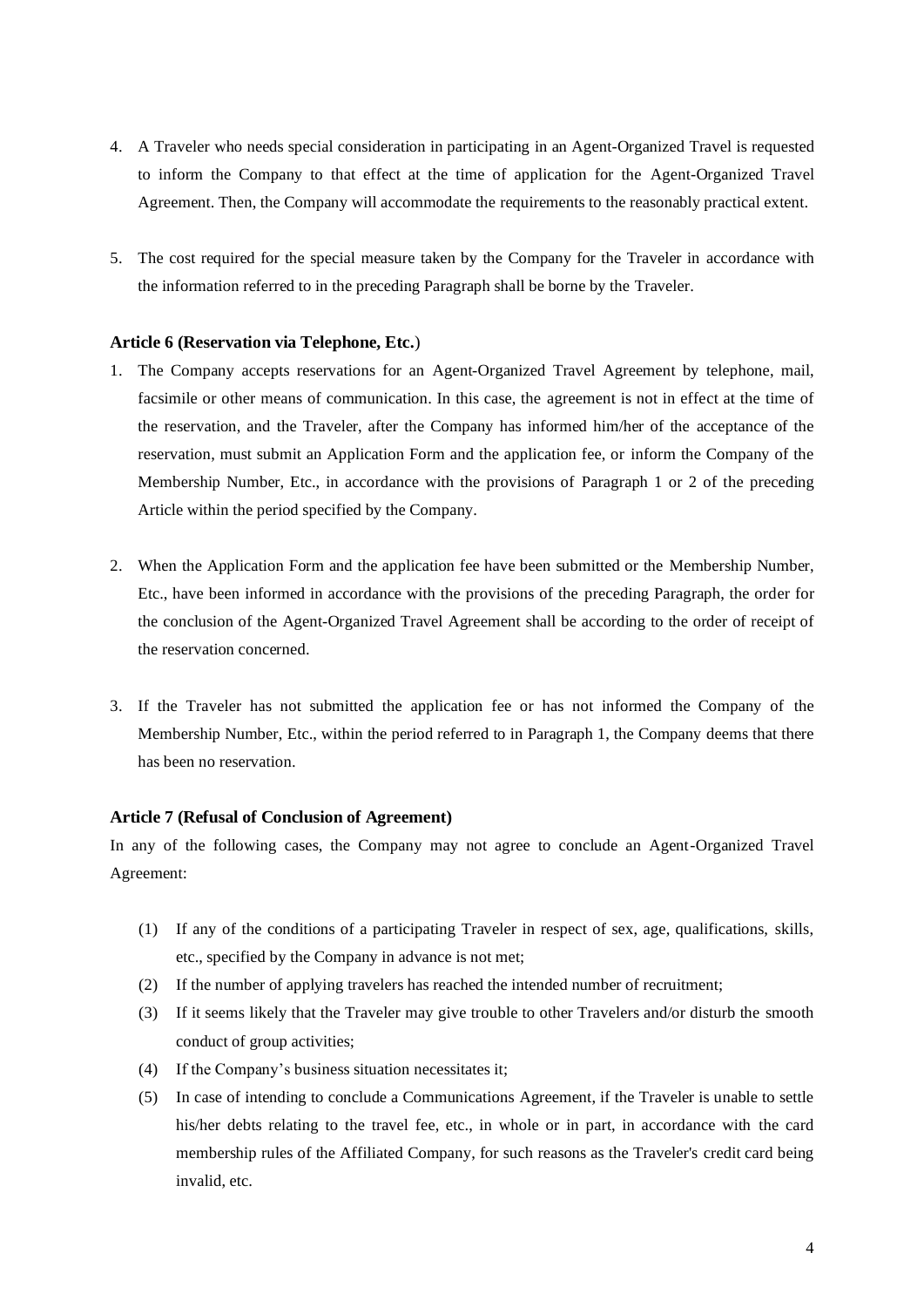#### **Article 8 (Time of Entry into Effect of Agreement)**

- 1. An Agent-Organized Travel Agreement enters into effect when the Company has agreed to the conclusion of the agreement and received the application fee referred to in Paragraph 1, Article 5.
- 2. Notwithstanding the provisions of the preceding Paragraph, a Communications Agreement enters into effect at the time the Company has issued a notice to the effect that the Company agrees to the conclusion of the agreement; provided, however, that if an Electronic Acceptance Notice is issued under the agreement, the agreement enters into effect at the time such notice has reached the Traveler.

#### **Article 9 (Issue of Agreement Document)**

- 1. The Company shall issue to the Traveler a document mentioning the itinerary, the contents of Travel Services, the travel fee, and other conditions for the travel and matters concerning the responsibility of the Company (hereinafter referred to as "Agreement Document") promptly after the conclusion of the agreement as established in the preceding Article.
- 2. The scope of the Travel Services for which the Company assumes the obligation to make arrangements and manage the itinerary under an Agent-Organized Travel Agreement is according to what is mentioned in the Agreement Document referred to in the preceding Paragraph.

#### **Article 10 (Final Document)**

- 1. If it is not possible to mention the finalized itinerary or name of transportation or accommodation facilities in an Agreement Document referred to in Paragraph 1 of the preceding Article, after having issued the Agreement Document mentioning the names of the accommodation facilities scheduled to be used and specific transportation facilities that are deemed important to be indicated, a document mentioning the final situation of these matters (hereinafter referred to as "Final Document") shall be issued by the date specified in the Agreement Document not later than the day preceding the date of commencement of the travel (or the day of commencement of the travel in case the application for the Agent-Organized Travel Agreement has been made on or after the seventh day prior to the day preceding the date of commencement of the travel).
- 2. In the case referred to in the preceding Paragraph, if an inquiry has been received from the Traveler who wishes to confirm the arrangements situation, the Company will make a reply in a prompt and appropriate manner even before the issue of the Final Document.
- 3. If the Final Document referred to in Paragraph 1 has been issued, the scope of Travel Services for which the Company assumes the obligation to make arrangements and manage the itinerary in accordance with the provisions of Paragraph 2 of the preceding Article shall be defined according to what is mentioned in the Final Document.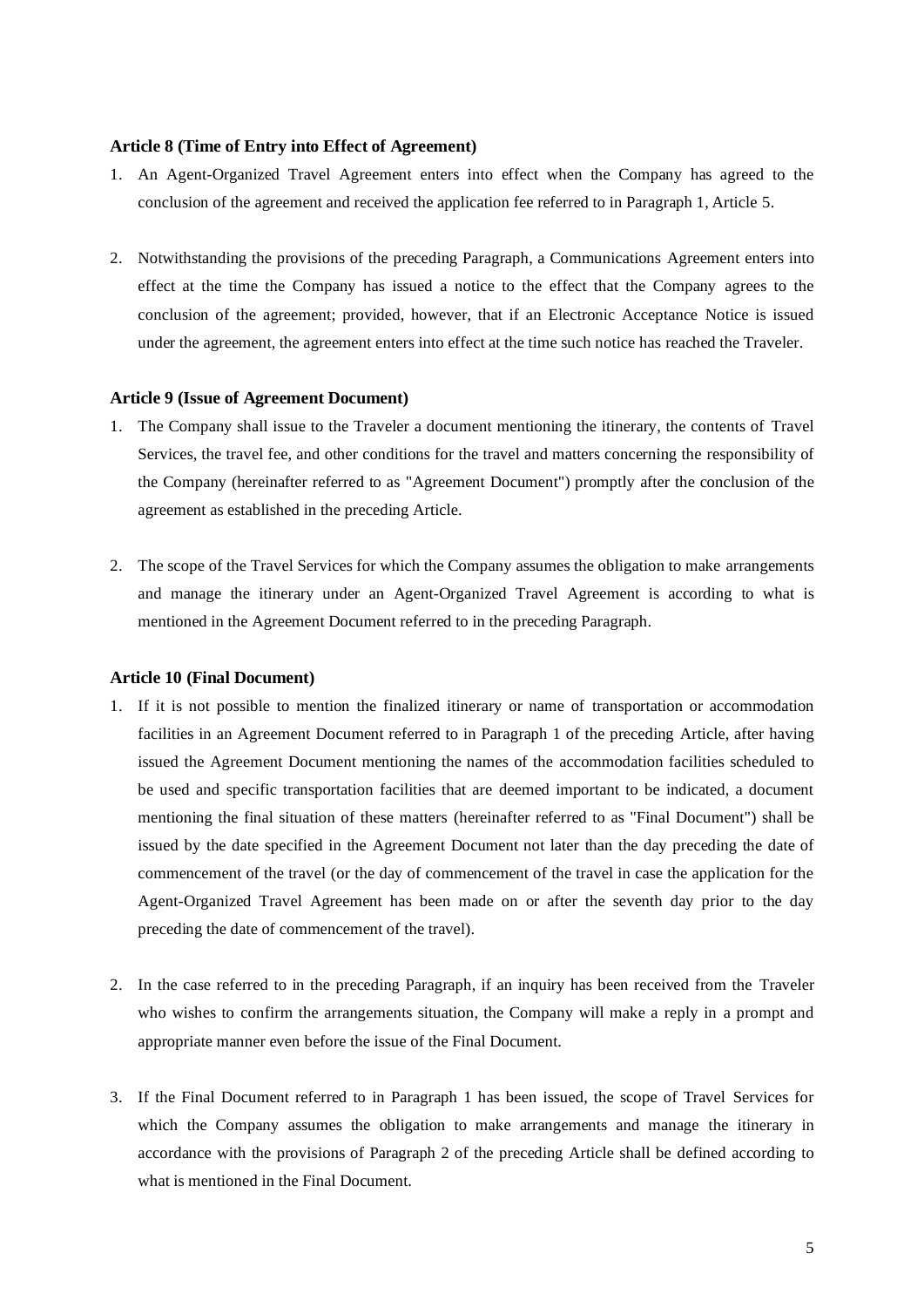#### **Article 11 (Method of Using Information and Communications Technology)**

- 1. Having obtained the Traveler's agreement in advance, if the Company, in place of the document mentioning the itinerary, the contents of Travel Services, the travel fee, and other conditions for the travel and matters concerning the responsibility of the Company, the Agreement Document or the Final Document to be issued to the Traveler in concluding an Agent-Organized Travel Agreement, has provided the matters which should be mentioned in these documents (hereinafter referred to in this Article as "Matters To Be Mentioned") by a method using information and communications technology, it will confirm that the Matters To Be Mentioned have been recorded in the file kept in the communications equipment used by the Traveler.
- 2. In the case of the preceding Paragraph, if a file to record the Matters To Be Mentioned is not kept in the communications equipment used by the Traveler, the Matters To Be Mentioned will be recorded in the file kept in the communications equipment used by the Company (which must be made available only to the Traveler concerned) and it will be confirmed that the Traveler has read them.

#### **Article 12 (Travel Fee)**

- 1. The Traveler must pay to the Company the travel fee, the amount of which is mentioned in the Agreement Document, by the date mentioned in the Agreement Document not later than the date of commencement of the travel.
- 2. If the Company has entered into a Communications Agreement, it shall be paid the travel fee, the amount of which is mentioned in the Agreement Document, by a card of the Affiliated Company without the Traveler's signature on the prescribed payment slip. Furthermore, the Card Use Day shall be considered to be the day on which the travel Agreement enters into effect.

### **Chapter III Change in Agreement**

#### **Article 13 (Change in Agreement Contents)**

If a natural disaster, a war, a riot, the suspension of the provision of Travel Services of transportation and accommodation facilities, etc., an order of a government or other public offices, the provision of transportation services not scheduled in the original service plan, or any other event in which the Company is unable to intervene has occurred, and if it is unavoidable in order to secure the safe and smooth implementation of the travel, the Company may change the itinerary, the contents of Travel Services, or other contents of the Agent-Organized Travel Agreement (hereinafter referred to as "Agreement Contents"), having explained promptly in advance to the Traveler the reason that the event concerned is one which cannot be intervened in and the causal relation with the event concerned; provided, however, that in case of emergency and if it is unavoidable, such explanation will be given after the change has been made.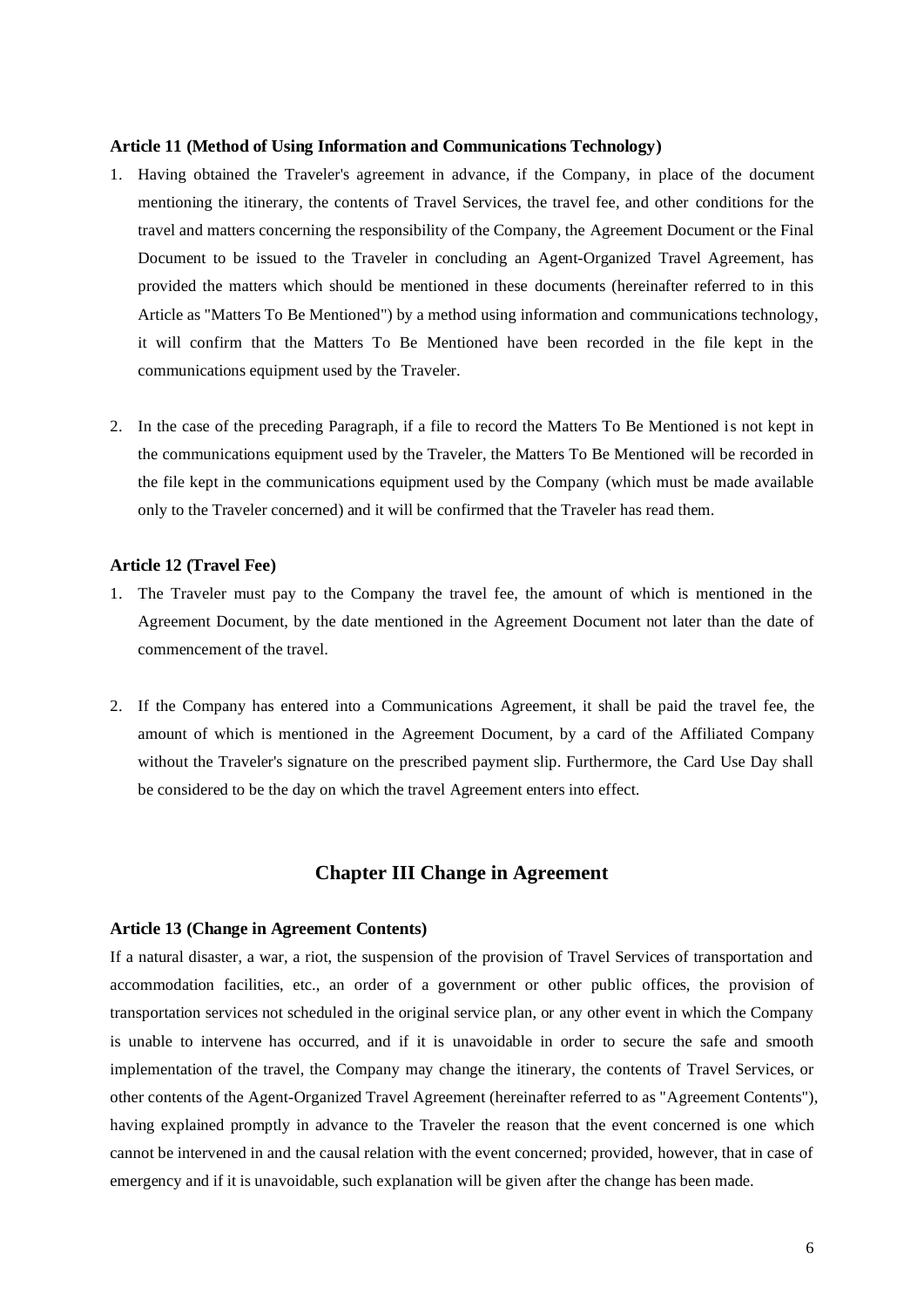#### **Article 14 (Change in Amount of Travel Fee**)

- 1. If the fares and charges which are applied to the transportation facilities used in operating an Agent-Organized Travel (hereinafter in this Article referred to as "Applicable Fares and Charges") are increased or reduced drastically exceeding the extent normally assumed in comparison with the Applicable Fares and Charges published as effective at the time of specifying them at the recruitment for the Agent-Organized Travel due to a significant change in the economic conditions, etc., the Company may, within the amount increased or reduced, increase or reduce the amount of the travel fee.
- 2. If the Company decides to increase the travel fee in accordance with the provisions of the preceding Paragraph, it shall inform the Traveler to that effect prior to the 15th day prior to the day preceding the date of commencement of the travel.
- 3. If the Applicable Fares and Charges as stated in Paragraph 1 are reduced, the Company shall reduce the travel fee by the amount of such reduction in accordance with the provisions of the same Paragraph.
- 4. If the cost of operating the travel is reduced or increased due to a change in the Agreement Contents in accordance with the provisions of the preceding Article (such cost includes the cancellation fee, the penalty, or any other cost which has already been paid or which must be paid in the future in respect of the Travel Services which have not been received due to the change in the Agreement Contents) (excluding a case where the increase in the cost has resulted from the occurrence of a shortage of seats, rooms or any other facilities of the transportation and accommodation facilities, etc., despite the fact that the Travel Services are provided by the transportation and accommodation facilities, etc.), the Company may change the amount of the travel fee within the amount of such reduction or increase at the time of the said change in the Agreement Contents.
- 5. If it is mentioned in the Agreement Document to the effect that the travel fee will vary depending on the number of persons using the transportation and accommodation facilities, etc., and if, after the entry into effect of the Agent-Organized Travel Agreement, the number of using persons has changed due to causes not attributable to the Company, the Company may change the amount of the travel fee in accordance with what is mentioned in the Agreement Document.

### **Article 15 (Change in Traveler)**

- 1. A Traveler who has concluded an Agent-Organized Travel Agreement may transfer his/her status under the Agreement to a third party with the approval of the Company.
- 2. If a Traveler intends to seek the approval of the Company as stated in the preceding Paragraph, he/she must enter the required matters in a form prescribed by the Company and submit it to the Company together with the required amount of fee.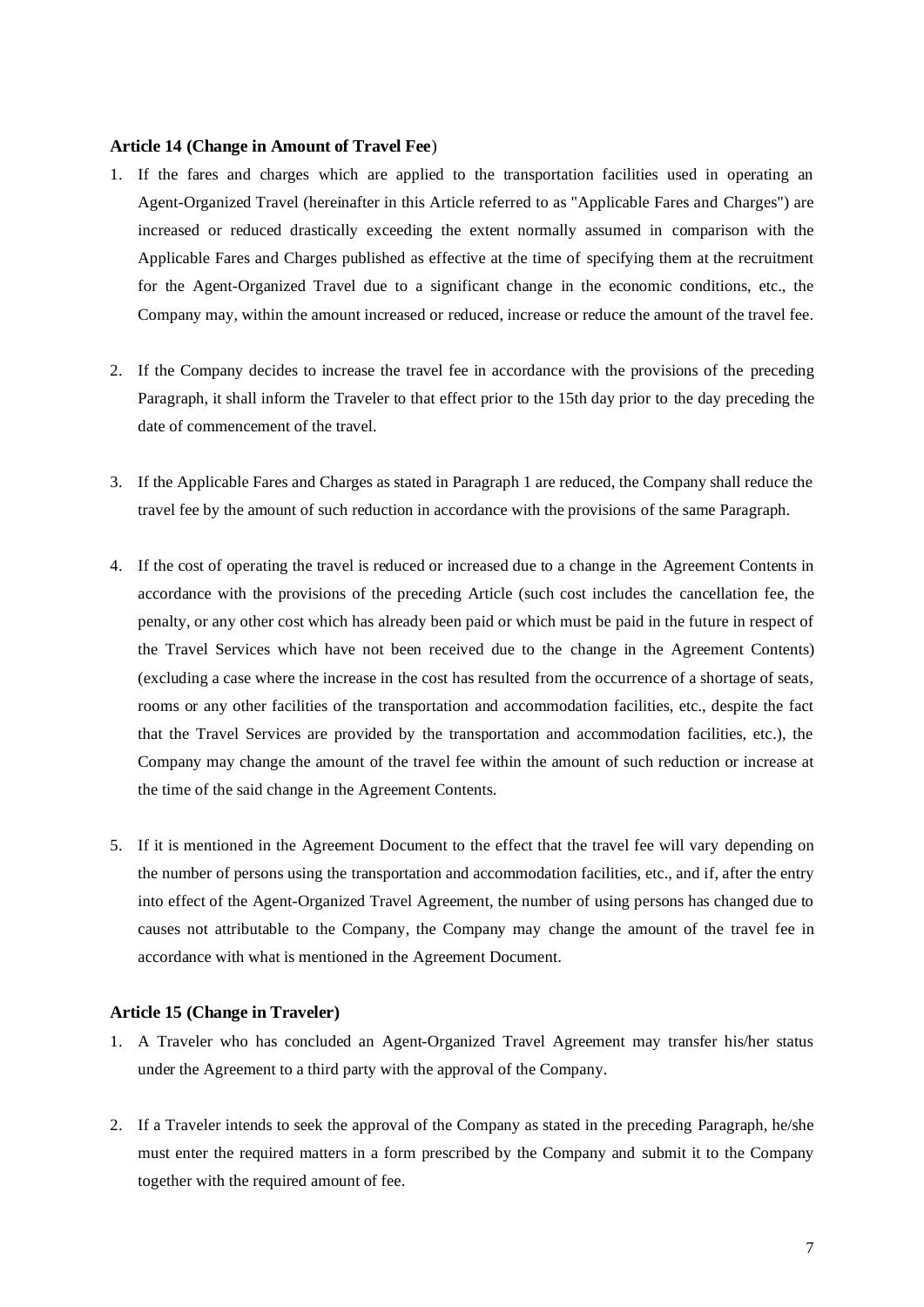3. Transfer of the status under the Agreement referred to in Paragraph 1 shall take effect at the time when the approval of the Company has been given and, thereafter, the third party who has taken over the status under the Agreement shall succeed to all the Traveler's rights and obligations in connection with the Agent-Organized Travel Agreement concerned.

## **Chapter IV Cancellation of Agreement**

#### **Article 16 (Right of Cancellation of Traveler)**

- 1. A Traveler may cancel an Agent-Organized Travel Agreement at any time on payment to the Company of the cancellation fee specified in Schedule I. In case of canceling a Communications Agreement, the Company shall be paid the cancellation fee using a card of the Affiliated Company without the signature of the Traveler on the prescribed payment slip.
- 2. Notwithstanding the provisions of the preceding Paragraph, a Traveler may cancel an Agent-Organized Travel Agreement before the commencement of the travel without payment of the cancellation fee in any of the following cases:
	- (1) If the Agreement Contents have been changed by the Company; provided, however, this is applicable only when the change is one mentioned in the left section of Schedule II or any other important one;
	- (2) If the travel fee has been increased in accordance with the provisions of Paragraph 2, Article 14;
	- (3) If a natural disaster, a war, a riot, the suspension of the provision of Travel Services of transportation and accommodation facilities, etc., an order of a government or other public offices, or any other event has occurred, and the safe and smooth operation of the travel has become impossible or there is a very large possibility of such impossibility arising;
	- (4) If the Company has failed to issue to the Traveler the Final Document by the date referred to in Paragraph 1, Article 10;
	- (5) If it has become impossible to operate the travel in accordance with the itinerary mentioned in the Agreement Document due to causes attributable to the Company;
- 3. If, after the commencement of the travel, a Traveler has become unable to receive the Travel Services mentioned in the Agreement Document due to causes not attributable to the Traveler, or if the Company has informed him/her to that effect, he/she may, notwithstanding the provisions of Paragraph 1, cancel that part of the Agreement for which he/she has become unable to receive the Travel Services, without payment of the cancellation fee.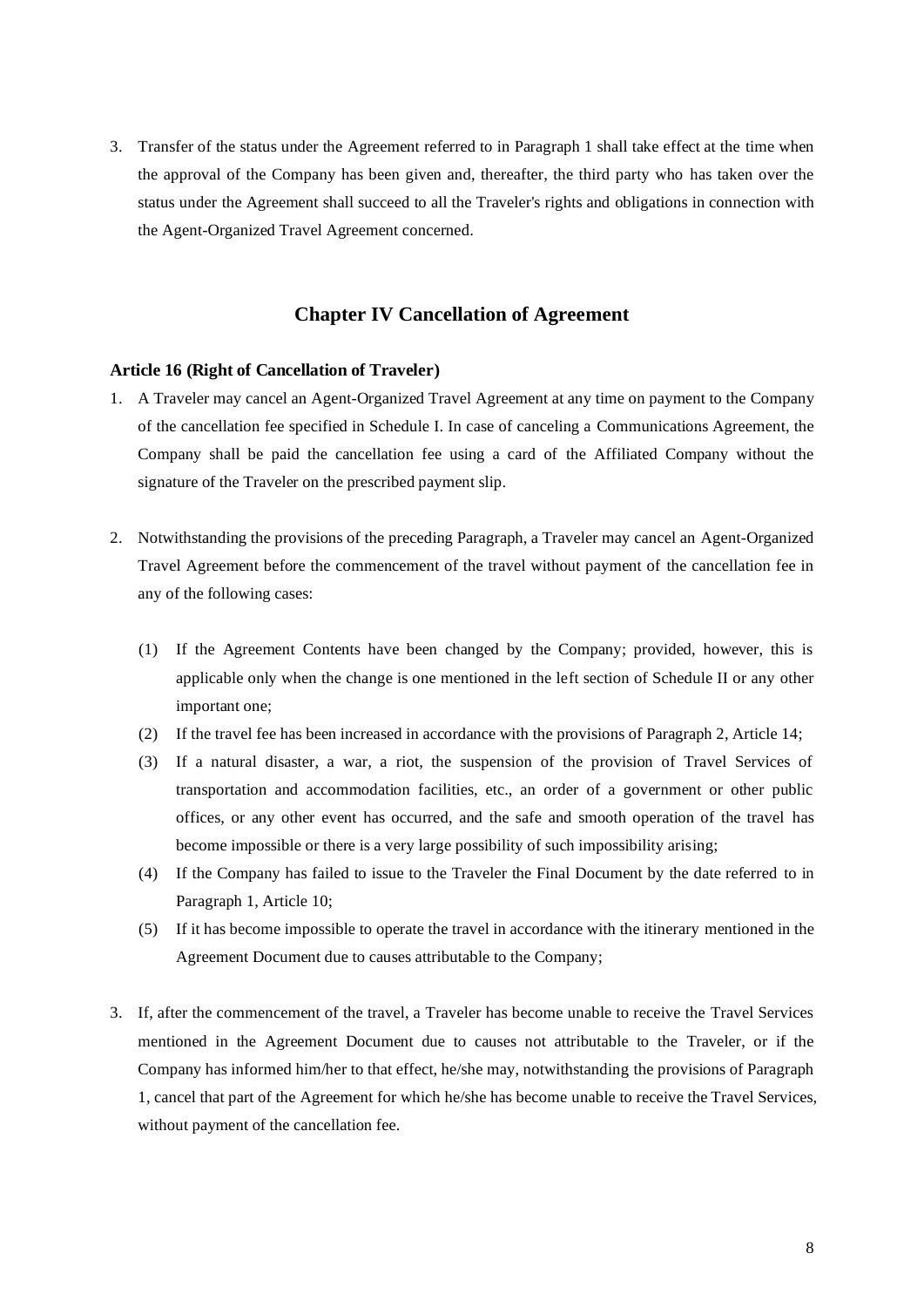4. In the case referred to in the preceding Paragraph, the Company shall refund the Traveler, out of the travel fee, the amount for that part of the Travel Services which he/she has become unable to receive, provided, however, that if the case referred to in the preceding Paragraph is due to causes not attributable to the Company, the Company will refund to the Traveler the said amount less the amount of the cancellation fee, the penalty, and any other cost which have already been paid or must be paid in the future in respect of the Travel Services concerned.

### **Article 17**

#### **(Right of Cancellation, Etc., of the Company - Cancellation before Commencement of Travel)**

- 1. The Company may cancel an Agent-Organized Travel Agreement before the commencement of the travel explaining the reason to the Traveler, in any of the following cases:
	- (1) If it has become clear that the Traveler does not satisfy the conditions for a participating Traveler in respect of sex, age, qualifications, skills, etc., which the Company has specified in advance;
	- (2) If it is considered that the Traveler is not fit for the travel concerned for reasons of illness, absence of a required assistant or other reasons;
	- (3) If it is considered that the Traveler may give trouble to other travelers or disturb the smooth conduct of the group travel;
	- (4) If the Traveler has demanded a burden exceeding the reasonable extent in connection with the Agreement Contents;
	- (5) If the number of travelers has not reached the minimum number of participants mentioned in the Agreement Document;
	- (6) If there is a great possibility that the conditions for the operation of the travel, such as the required amount of snowfall in case the travel is for the purpose of skiing, which have been specified at the time of concluding the Agreement, will not be fulfilled;
	- (7) If a natural disaster, a war, a riot, the suspension of the provision of Travel Services of transportation and accommodation facilities, etc., an order of a government or other public offices, or any other event in which the Company is unable to intervene has occurred, and the safe and smooth operation of the travel in accordance with the itinerary mentioned in the Agreement Document has become impossible, or there is a very large possibility of such impossibility arising;
	- (8) If, in a case where a Communications Agreement has been concluded, the Traveler has become unable to settle his/her debts relating to the travel fee, etc., in whole or in part, in accordance with the card membership rules of the Affiliated Company, for such reasons as the Traveler's credit card being invalid, etc.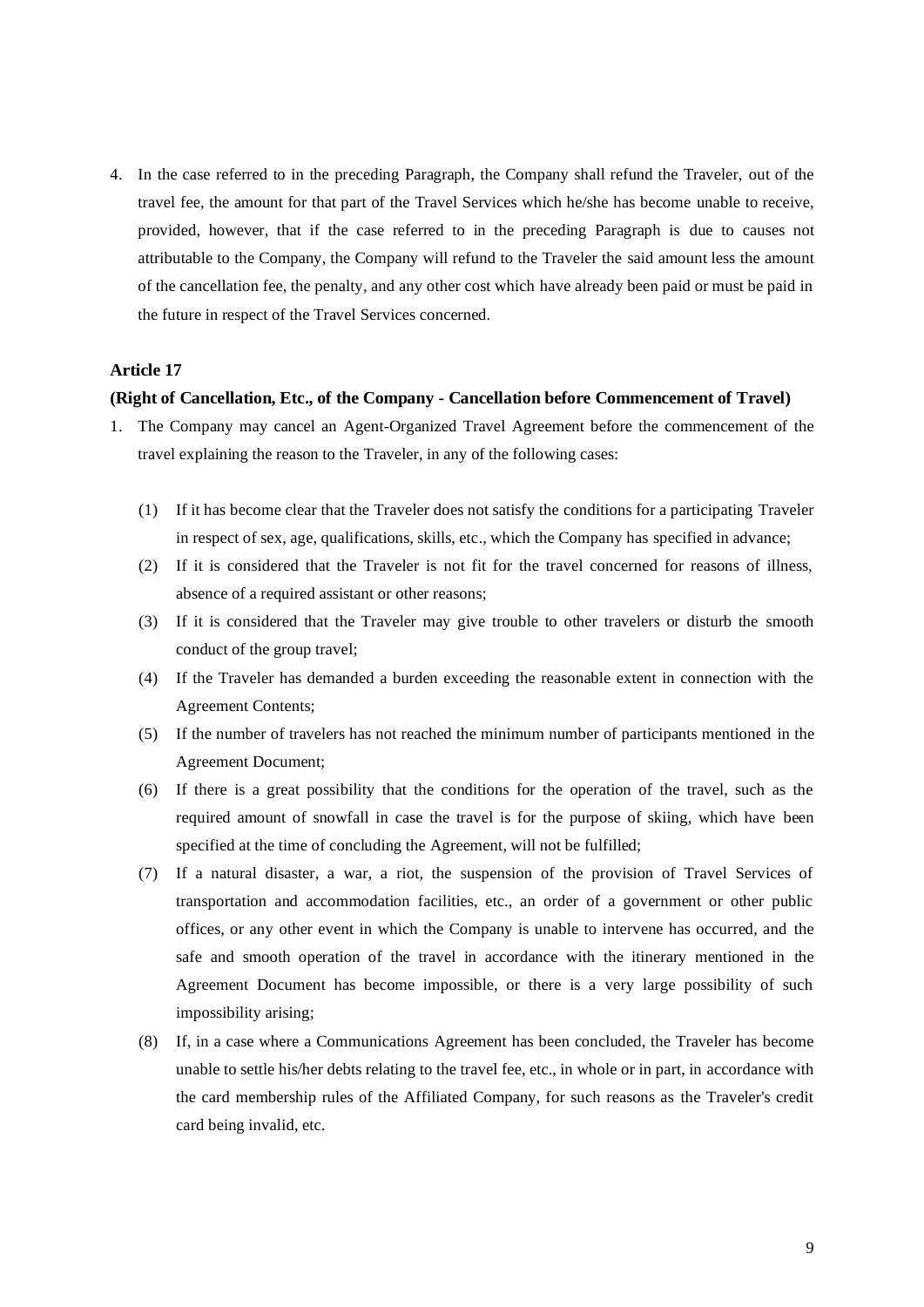- 2. If a Traveler has not paid the travel fee by the date mentioned in the Agreement Document as stated in Paragraph 1, Article 12, it shall be deemed that the Traveler has canceled the Agent-Organized Travel Agreement on the day following that date. In this case, the Traveler must pay to the Company a penalty, the amount of which is equivalent to the cancellation fee specified in Paragraph 1 of the preceding Article.
- 3. If the Company intends to cancel an Agent-Organized Travel Agreement for the reason mentioned in Item (5), Paragraph 1, it shall inform the Traveler to the effect that the travel will be canceled prior to the 13th day in case of Domestic Travel (in case of a one day trip, the 3rd day), or prior to the 23rd day in case of Overseas Travel (in case of travel commencing during the peak period provided for in Schedule I, the 33rd day), prior to the day preceding the date of commencement of the travel.

### **Article 18**

#### **(Right of Cancellation of the Company---Cancellation after Commencement of Travel)**

- 1. In any of the following cases, the Company may cancel part of an Agent-Organized Travel Agreement, explaining the reason to the Traveler, even after the commencement of the travel:
	- (1) If the Traveler is not fit for the continuance of the travel for reasons of illness, absence of a required assistant or other reasons;
	- (2) If the Traveler corrupts the discipline of group activities and disturbs the safe and smooth operation of the travel through violation of the instructions of the Company conveyed by the tour conductor or any other person for the safe and smooth operation of the travel, or through violence or threat, etc., against these persons or other accompanying Travelers;
	- (3) If a natural disaster, a war, a riot, the suspension of the provision of Travel Services of transportation and accommodation facilities, etc., an order of a government or other public offices, or any other event in which the Company is unable to intervene has occurred, and it has become impossible to continue the travel.
- 2. If the Company has canceled an Agent-Organized Travel Agreement in accordance with the provisions of the preceding Paragraph, the Agreementual relationship between the Company and the Traveler may cease to exist at and after the time of the cancellation. In this case, for the obligations of the Company regarding the Travel Services which have already been received by the Traveler, they shall be deemed as having been validly performed.
- 3. In the case referred to in the preceding Paragraph, the Company shall refund the Traveler, out of the travel fee, the amount for that part of the Travel Services which have not yet been received by the Traveler less the amount of the cancellation fee, the penalty, and any other cost which have already been paid or must be paid in future in respect of the Travel Services concerned.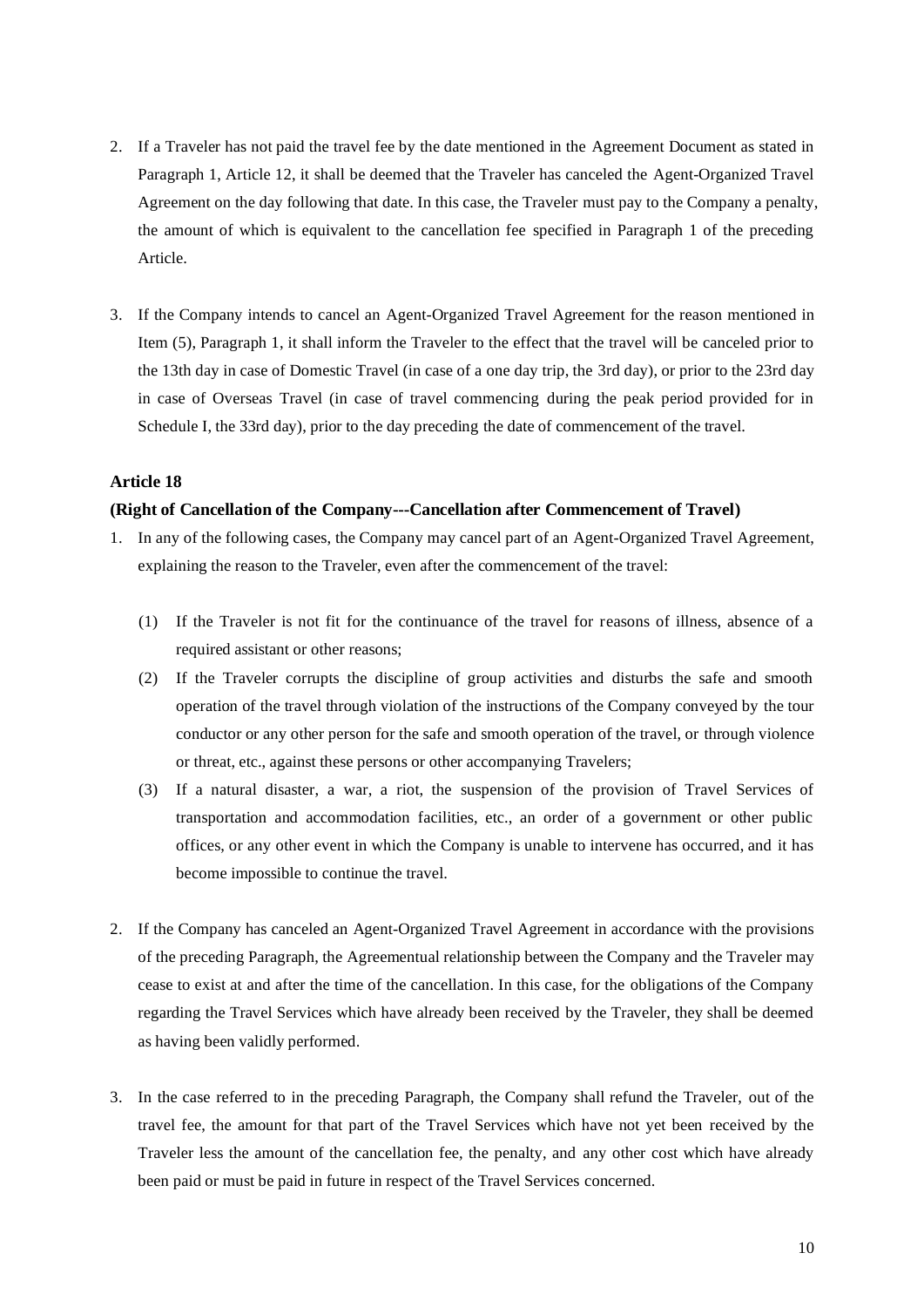#### **Article 19 (Refund of Travel Fee)**

- 1. If the travel fee has been reduced in accordance with the provisions of Paragraphs 3 through 5, Article 14, or an Agent-Organized Travel Agreement has been canceled in accordance with the provisions of the preceding three Articles, resulting in an amount which should be refunded to the Traveler, the Company shall refund the said amount to the Traveler within 7 days of the day following the date of the cancellation in case of a refund due to cancellation before the commencement of the travel, or within 30 days of the day following the date of completion of the travel mentioned in the Agreement Document in case of a refund due to reduction of the amount or cancellation after the commencement of the travel.
- 2. In a case where the Company has concluded a Communications Agreement with a Traveler, if the travel fee has been reduced in accordance with the provisions of Paragraphs 3 through 5, Article 14, or a Communications Agreement has been canceled in accordance with the provisions of the preceding three Articles, resulting in an amount which should be refunded to the Traveler, it shall refund the said amount to the Traveler in accordance with the card membership rules of the Affiliated Company. In this case, the Company shall inform the Traveler of the amount to be refunded within 7 days of the day following the date of the cancellation in case of a refund due to cancellation before the commencement of the travel, or within 30 days of the day following the date of completion of the travel mentioned in the Agreement Document in case of a refund due to reduction of the amount or cancellation after the commencement of the travel, and the day on which the Company thus informed the Traveler shall be deemed to be the Card Use Day.
- 3. The provisions of the preceding two Paragraphs do not prevent a Traveler or the Company from exercising the right to seek damages in accordance with the provisions of Article 27 or Paragraph 1, Article 30.

#### **Article 20 (Arrangements for Return Trip after Cancellation of Agreement)**

- 1. If the Company has canceled an Agent-Organized Travel Agreement after the commencement of the travel in accordance with the provisions of Item1 or 3, Paragraph 1, Article 18, it will undertake arrangements for the Travel Services necessary for the Traveler's return to the place of departure at the Traveler's request.
- 2. In a case of the preceding Paragraph, all the cost required for the trip to return to the place of departure must be borne by the Traveler.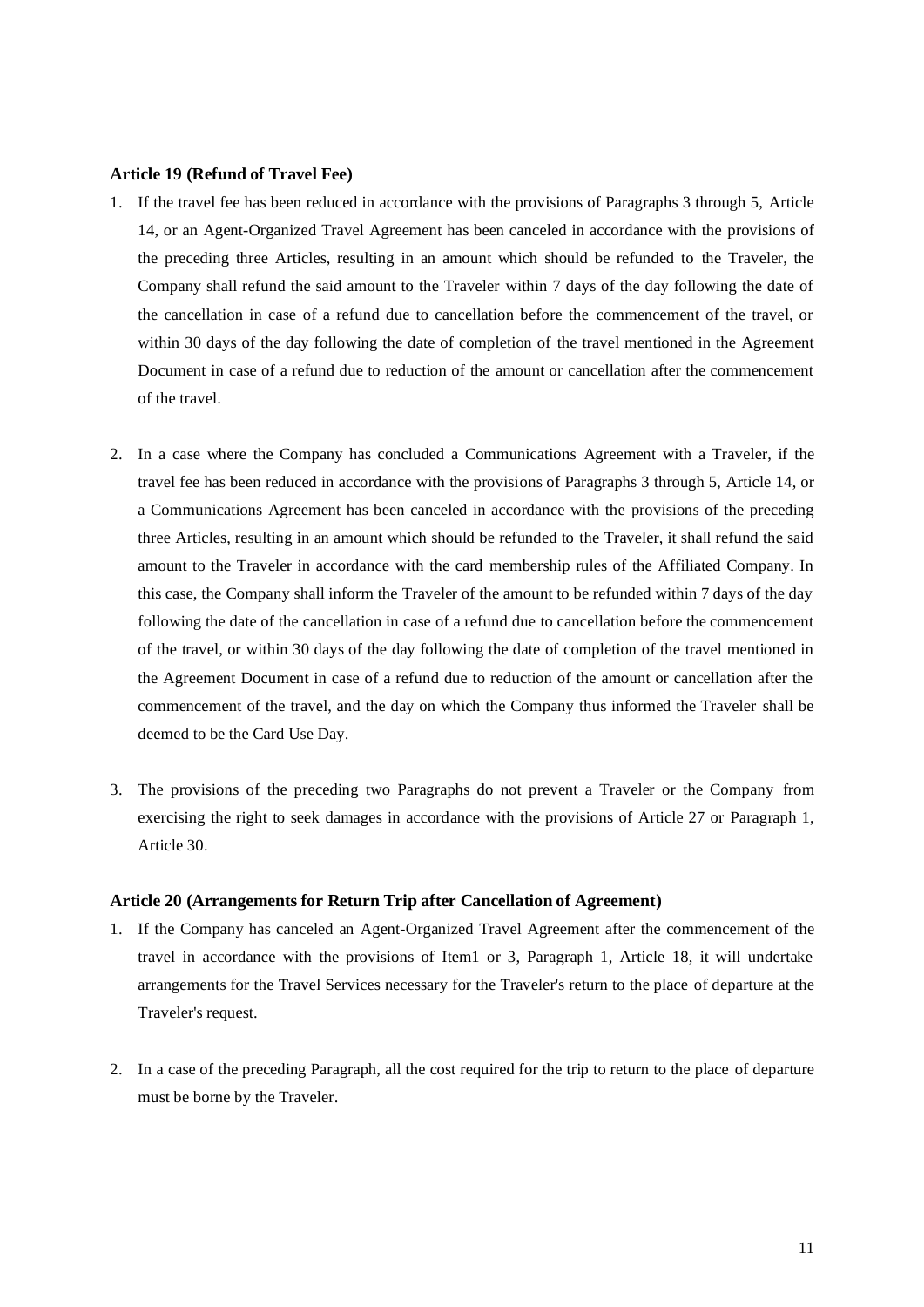## **Chapter V Party/Group Agreement**

#### **Article 21 (Party/Group Agreement)**

The Company applies the provisions of this Chapter with respect to the conclusion of an Agent-Organized Travel Agreement for which more than one Traveler traveling together following the same itinerary has applied after nominating a responsible representative (hereinafter referred to as "Person Responsible for Agreement").

#### **Article 22 (Person Responsible for Agreement**)

- 1. Except in those cases where a special agreement has been concluded, it shall be deemed that the Person Responsible for Agreement has all power of agency for the conclusion of an Agent-Organized Travel Agreement for Travelers constituting the Party/Group concerned (hereinafter referred to as "Member(s)"), and the Company will conduct transactions concerning the travel business for that Party/Group with the said Person Responsible for Agreement.
- 2. The Person Responsible for Agreement must submit a list of Members to the Company by the date prescribed by the Company.
- 3. The Company shall not bear any responsibility for any debt or obligation which the Person Responsible for Agreement now has or is expected to have in the future to a Member.
- 4. In a case where the Person Responsible for Agreement does not accompany the Party/Group during the travel, the Company deems that the Member who has been assigned by the Person Responsible for Agreement in advance as Person Responsible for Agreement after the commencement of the travel.

## **Chapter VI Itinerary Management**

#### **Article 23 (Itinerary Management)**

The Company will make efforts to secure for a Traveler the safe and smooth operation of the travel, and conduct the following businesses for a Traveler unless the Company has concluded a different special agreement with the Traveler:

(1) If it is considered that there is a possibility that the Traveler will not be able to receive Travel Services during the travel, to take reasonably necessary measures for proper receiving of Travel Services in accordance with the Agent-Organized Travel Agreement;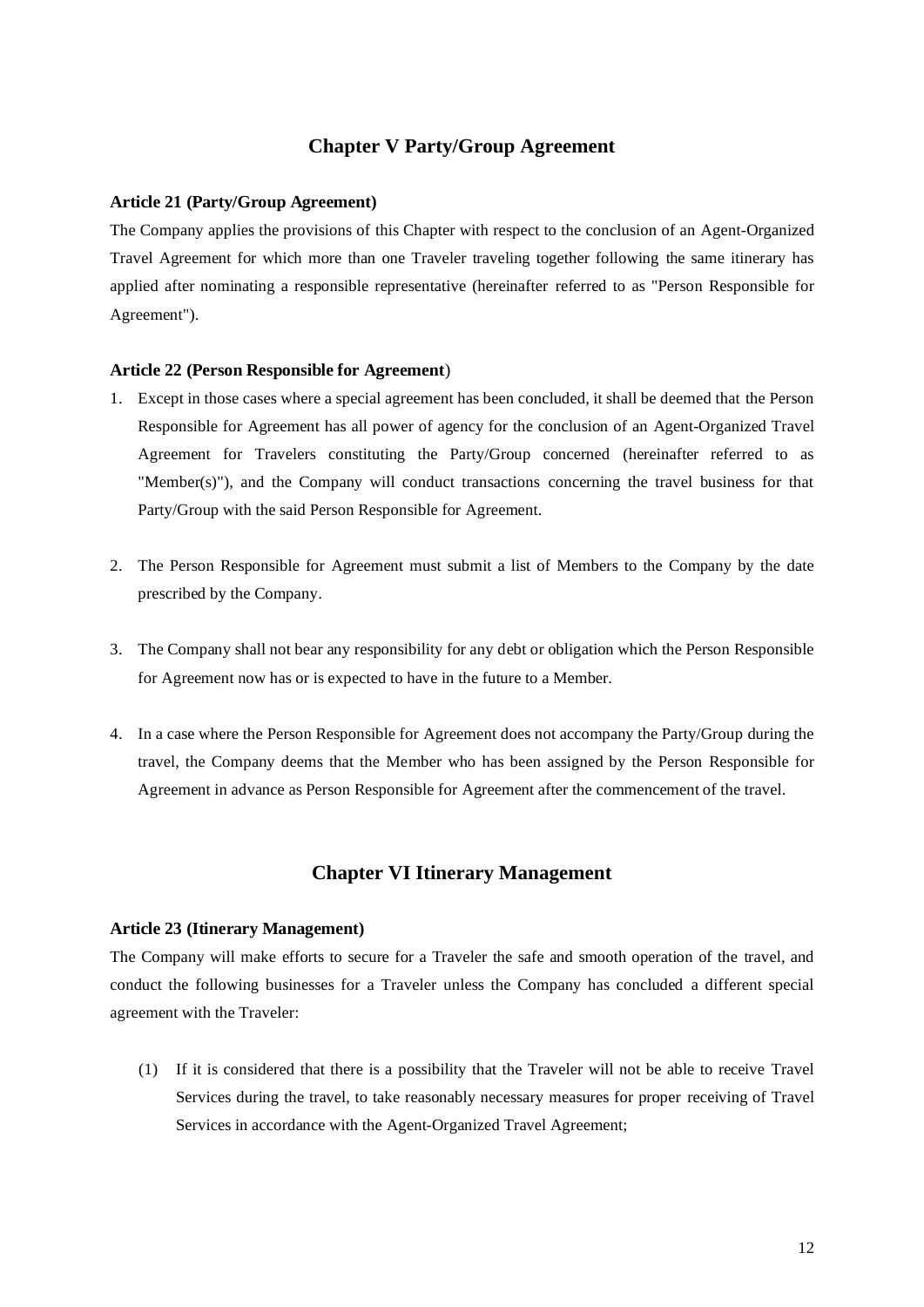(2) If the Agreement Contents have to be changed despite the fact that the measures referred to in the preceding Item have been taken, arrangements shall be made for alternative services. In this case, efforts must be made to minimize the change in the Agreement Contents by, inter alia, endeavoring to make the itinerary after the change conform to the purposes of the original itinerary in case the contents of the itinerary are to be changed, and endeavoring to make the Travel Services after the change similar to the original Travel Services in case the contents of the Travel Services are to be changed.

#### **Article 24 (Instructions of the Company)**

A Traveler must follow instructions of the Company for the safe and smooth operation of the travel when acting in a group during the period between the commencement of the travel and the completion of the travel.

#### **Article 25 (Businesses Tour Conductor, Etc.)**

- 1. The Company may, depending on the contents of the travel, have a tour conductor or other person accompany the travel and have him/her perform, in whole or in part, the businesses mentioned in Items of Article 23 or any other business which the Company considers necessary incidental to the Agent-Organized Travel concerned.
- 2. The period of time during which the tour conductor or other person referred to in the preceding Paragraph engages in the businesses referred to in the said Paragraph is from 8:00 to 20:00 as a rule.

#### **Article 26 (Protective Measures)**

If the Company considers that a Traveler is in need of protection due to illness, injury, etc., during the travel, it may take necessary measures. In this case, if the case is due to causes not attributable to the Company, the cost required for the measures taken shall be borne by the Traveler and the Traveler must pay the said cost by the date designated by the Company and by the method designated by the Company.

#### **Chapter VII Responsibility**

## **Article 27 (Responsibility of the Company)**

1. In performing an Agent-Organized Travel Agreement, if the Company, or the person whom the Company has had make arrangements as an agent in accordance with the provisions of Article 4 (hereinafter referred to as "Arrangements Agent"), has caused damage to a Traveler intentionally or by negligence, the Company shall bear the responsibility for compensating for the damage, provided that the Company has been informed within 2 years of the day following the date of occurrence of the damage.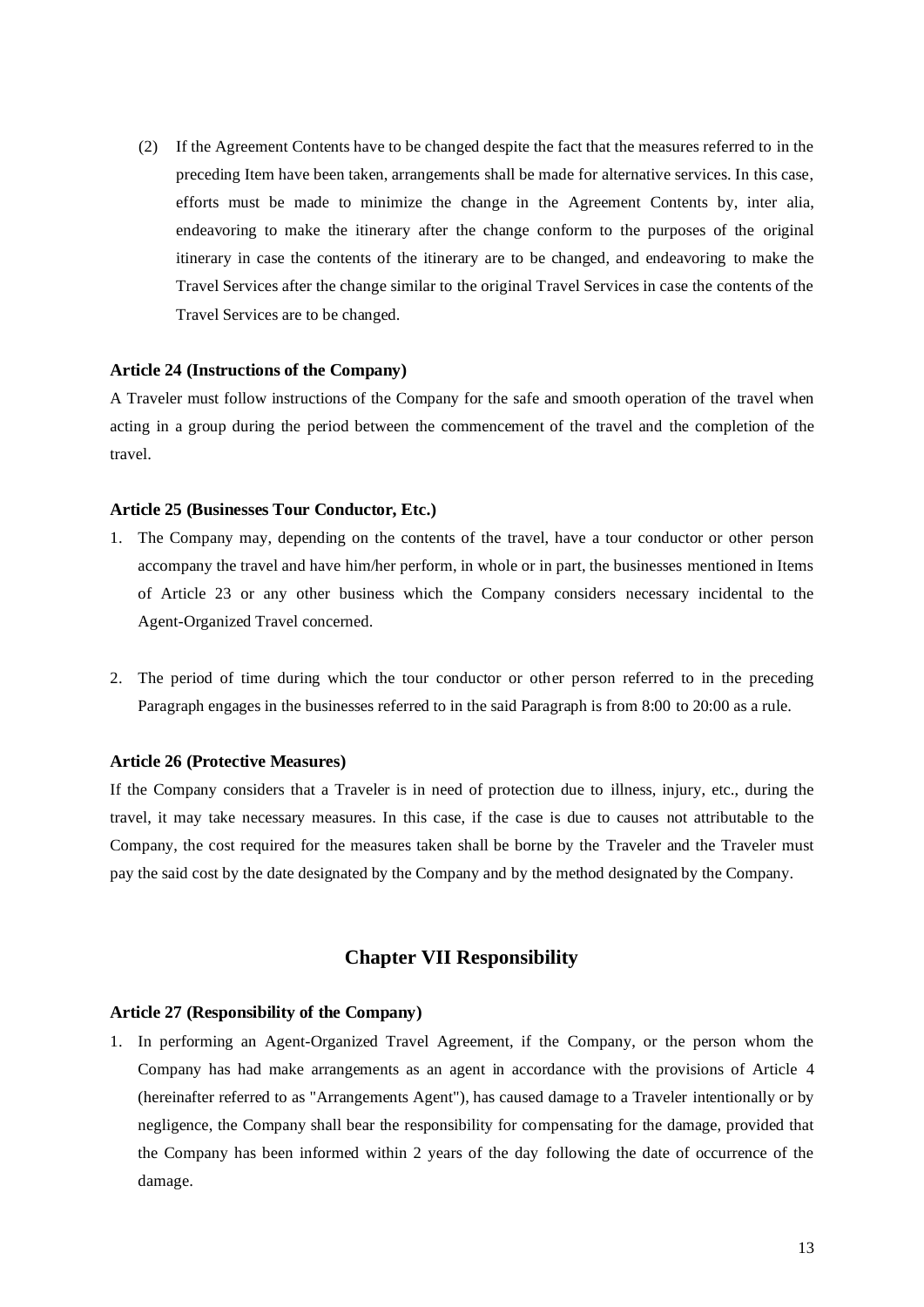- 2. If a Traveler has incurred damage due to a natural disaster, a war, a riot, the suspension of the provision of Travel Services of transportation and accommodation facilities, etc., an order of a government or other public offices, or any other event in which the Company or the Company's Arrangements Agent is unable to intervene, the Company shall not be responsible for compensating for the damage except in a case referred to in the preceding Paragraph.
- 3. Notwithstanding the provisions of Paragraph 1, the Company shall compensate for the damage referred to in the same Paragraph caused to baggage within the limits of 150,000 yen per Traveler (except in a case where the damage has been caused by the Company intentionally or by gross negligence) if the Company has been informed within 14 days in case of Domestic Travel, or within 21 days in case of Overseas Travel, of the day following the date of occurrence of the damage.

#### **Article 28 (Special Compensation)**

- 1. Regardless of whether the Company is responsible in accordance with the provisions of Paragraph 1 of the preceding Article or not, it shall pay a compensation and a solatium, the amounts of which are specified in advance, for specific damage which a Traveler has incurred to his/her life, person, or baggage while participating in an Agent-Organized Travel, in accordance with the provisions of the Special Compensation Rules in a separate document.
- 2. Of the damages prescribed in the preceding Paragraph, if the Company bears responsibility in accordance with the provisions of Paragraph 1 of the Preceding Article, the compensation referred to in the preceding Paragraph which it should pay shall be deemed to be the compensation for the damage concerned within the limits of the amount of the damage which it should pay based on that responsibility.
- 3. In a case provided for in the preceding Paragraph, the obligation of the Company to pay a compensation in accordance with the provisions of Paragraph 1 shall be reduced by the amount equivalent to the compensation for the damage which the Company should pay in accordance with the provisions of Paragraph 1 of the preceding Article (including the compensation which is deemed to be the compensation for the damage in accordance with the provisions of the preceding Paragraph).
- 4. The Agent-Organized Travel which the Company operates by collecting a separate travel fee for Travelers participating in an Agent-Organized Travel of the Company shall be treated as part of the contents of the main Agent-Organized Travel Agreement.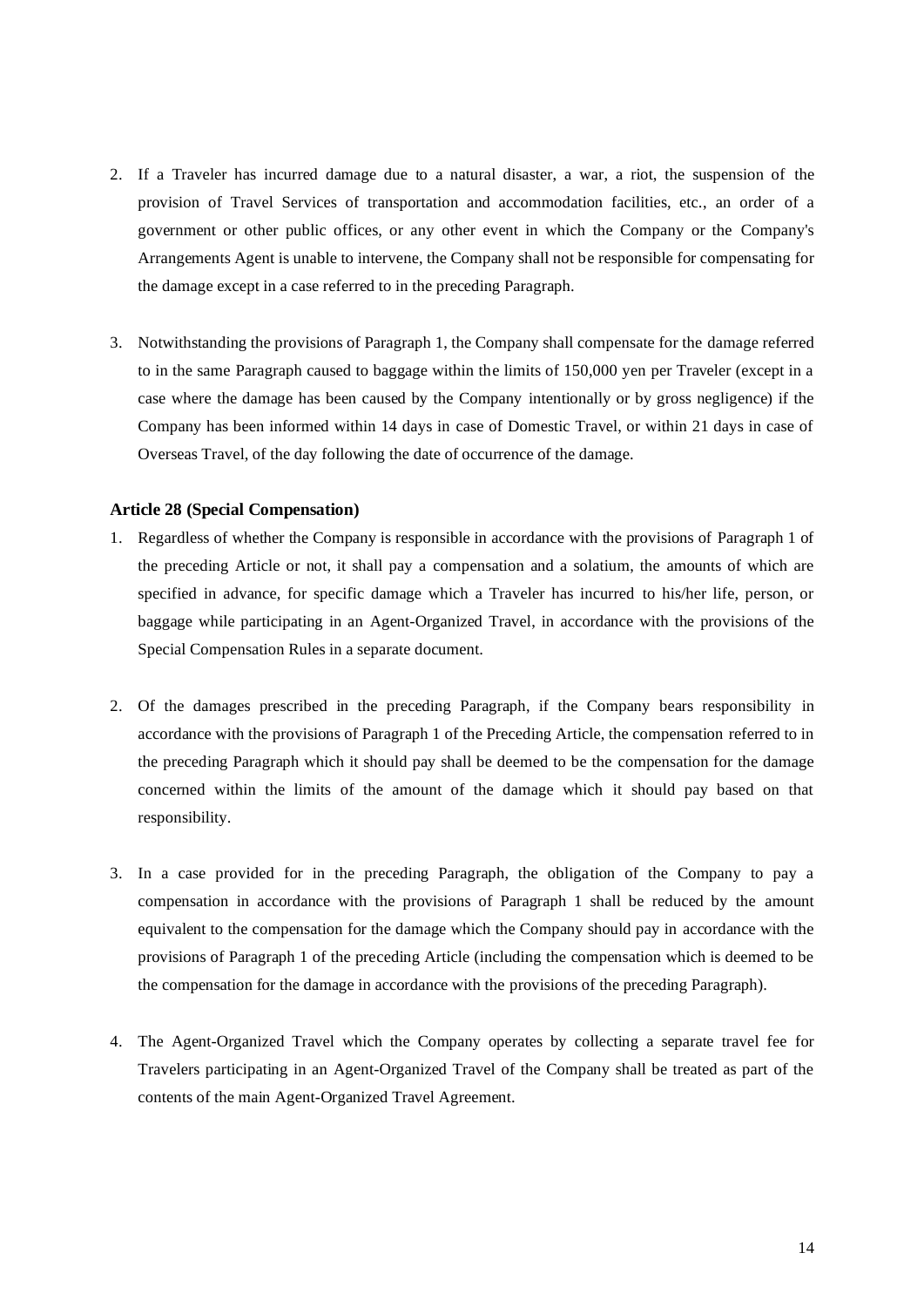#### **Article 29 (Guarantee of Itinerary)**

- 1. If an important change in Agreement Contents mentioned in the left section of Schedule II (excluding a change mentioned in any of the following Items (excluding a change due to the occurrence of a shortage of seats, rooms, or any other facilities of the transportation and accommodation facilities, etc., despite the fact that the Travel Services are provided by the transportation and accommodation facilities, etc.)) has occurred, the Company shall pay a change compensation, the amount of which is equivalent to, or more than, the amount arrived at by multiplying the travel fee by the relevant ratio mentioned in the right section of the same Schedule within 30 days of the day following the date of completion of the travel unless it is clear that the Company will bear the responsibility in accordance with the provisions of Paragraph 1, Article 27 for the change concerned:
	- (1) Change due to any of the following reasons:
		- (a) Natural disaster;
		- (b) War;
		- (c) Riot;
		- (d) Order of a government or other public offices;
		- (e) Suspension of the provisions of Travel Services of transportation and accommodation facilities, etc.;
		- (f) Provision of transportation services not according to the original service plan;
		- (g) Measures necessary for securing the safety of a travel participant's life or person.
	- (2) If an Agent-Organized Travel Agreement has been canceled in accordance with the provisions of Articles 16 through 18, the change made for the canceled part concerned.
- 2. The amount of a change compensation which the Company should pay per Traveler per Agent-Organized Travel shall not exceed the amount arrived at by multiplying the travel fee by the ratio of 15% or higher specified by the Company. Furthermore, if the amount of the change compensation which should be paid per Traveler per Agent-Organized Travel is less than 1,000 yen, the Company shall not pay the change compensation.
- 3. After the Company has paid a change compensation in accordance with the provisions of Paragraph 1, if it has become clear that the Company is liable under the provisions of Paragraph 1, Article 27 for the change concerned, the Traveler must return to the Company the change compensation for the change concerned. In this case, the Company shall pay the balance between the amount of the compensation for the damage which the Company should pay in accordance with the provisions of the said Paragraph and the amount of the change compensation which the Traveler should return.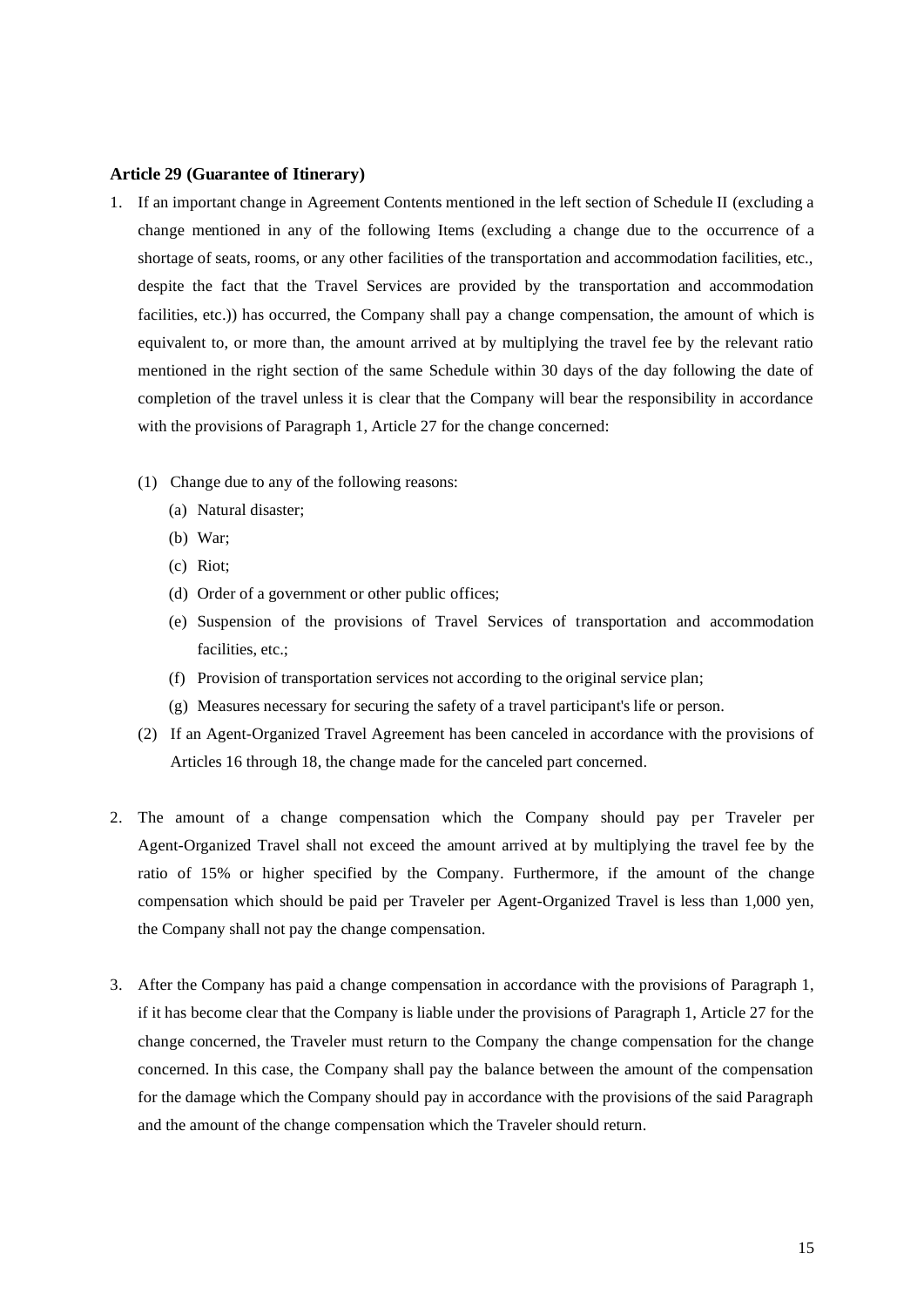#### **Article 30 (Responsibility of Traveler)**

- 1. If the Company has incurred any damage caused by a Traveler intentionally or by negligence, the Traveler shall compensate the Company for such damage.
- 2. In concluding an Agent-Organized Travel Agreement, a Traveler must endeavor to understand the rights and obligations of the Traveler, as well as other contents of the Agent-Organized Travel Agreement, making good use of the information supplied by the Company.
- 3. In order to smoothly receive the Travel Services mentioned in the Agreement Document, should a Traveler have realized that Travel Services different from those mentioned in the Agreement Document have been provided after the commencement of the travel, he/she must promptly notify the Company, the Arrangements Agent, or the provider of the Travel Services concerned to that effect at the place of travel.

## **Chapter VIII Compensation Security Bonds (For the Company being a Security Member of an Association of Travel Agents)**

#### **Article 31 (Compensation Security Bonds)**

- 1. The Company is a Security Member of Japan Association of Travel Agents, a corporate juridical person (3-3, Kasumigaseki 3-chome, Chiyoda Ward, Tokyo).
- 2. A Traveler or a Member who has concluded an Agent-Organized Travel Agreement with the Company is entitled to receive compensation from the Compensation Security Bonds deposited by Japan Association of Travel Agents, referred to in the preceding Paragraph in connection with a claim arising from the said transaction up to JPY130 Million.
- 3. Since the Company has deposited its Due Portion of the Compensation Security Bonds with Japan Association of Travel Agents in accordance to the provisions of Article 49, Paragraph 1 of the Travel Agency Law, it has not deposited the Business Guarantee Bonds in accordance with Paragraph 1, Article 7 of the said law.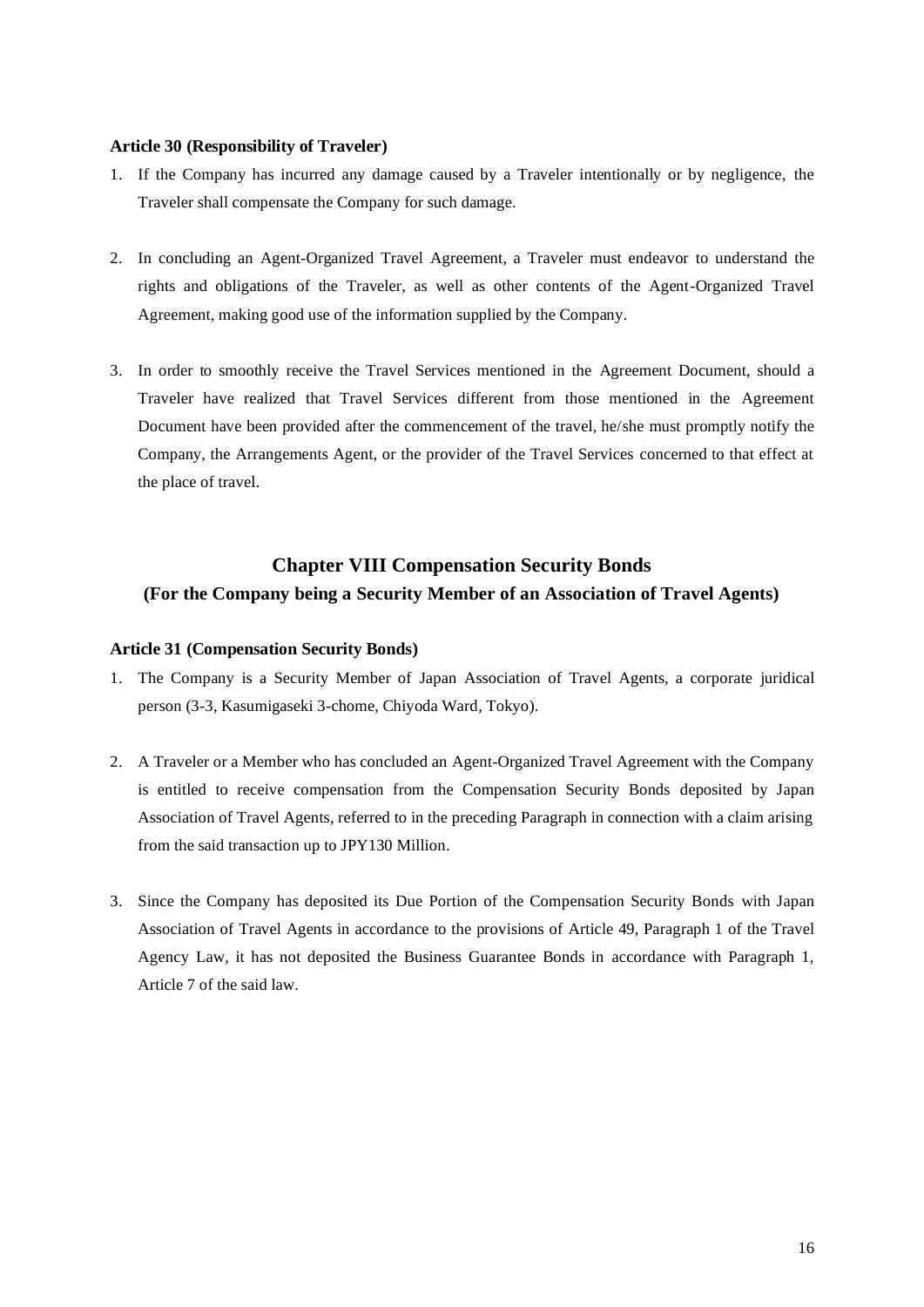# **Schedules**

## **Schedule I Cancellation Fee (relating to Paragraph 1, Article 16) (I) Cancellation Fee for a Domestic Travel**

|                                                                                                                                                                                                                                                                                                                                                                                                                                                                                          | Classification                                                                                                                                                                                                                 | <b>Cancellation Fee</b>                                                                                                                                                                                          |  |  |  |  |  |
|------------------------------------------------------------------------------------------------------------------------------------------------------------------------------------------------------------------------------------------------------------------------------------------------------------------------------------------------------------------------------------------------------------------------------------------------------------------------------------------|--------------------------------------------------------------------------------------------------------------------------------------------------------------------------------------------------------------------------------|------------------------------------------------------------------------------------------------------------------------------------------------------------------------------------------------------------------|--|--|--|--|--|
|                                                                                                                                                                                                                                                                                                                                                                                                                                                                                          | [1] Agent-Organized Travel Agreement except Paragraph [3] and Paragraph [4] hereunder.                                                                                                                                         |                                                                                                                                                                                                                  |  |  |  |  |  |
|                                                                                                                                                                                                                                                                                                                                                                                                                                                                                          | (a) If cancellation is made on or after the 20th day (10th day in<br>case of a one-day trip) prior to the day preceding the date of<br>commencement of the travel (excluding the cases<br>mentioned in (b) through (e) below); | 20% or less of the travel fee                                                                                                                                                                                    |  |  |  |  |  |
|                                                                                                                                                                                                                                                                                                                                                                                                                                                                                          | (b) If cancellation is made on or after the 7th day prior to the<br>day preceding the date of commencement of the travel<br>(excluding the cases mentioned in (c) through (e) below);                                          | 30% or less of the travel fee                                                                                                                                                                                    |  |  |  |  |  |
|                                                                                                                                                                                                                                                                                                                                                                                                                                                                                          | (c) If cancellation is made on the day preceding the date of<br>commencement of the travel                                                                                                                                     | 40% or less of the travel fee                                                                                                                                                                                    |  |  |  |  |  |
|                                                                                                                                                                                                                                                                                                                                                                                                                                                                                          | (d) If cancellation is made on the date of commencement of the<br>travel (excluding the cases mentioned in (e) below);                                                                                                         | 50% or less of the travel fee                                                                                                                                                                                    |  |  |  |  |  |
|                                                                                                                                                                                                                                                                                                                                                                                                                                                                                          | (e) In case of cancellation after the commencement of the<br>travel or of nonparticipation without communication                                                                                                               | 100% or less of the travel fee                                                                                                                                                                                   |  |  |  |  |  |
| [2] Agent-organized/arranged tour agreement utilizing air tickets under the same terms and conditions sold<br>by airlines online, which provides in the agreement that the air tickets, names of airlines, all<br>cancellation fees, penalty fees and/or refund charges specified by the airlines for the air tickets<br>(hereinafter, collectively, referred to as "Air Ticket Cancellation Fees") and the terms for cancellation<br>(hereinafter referred to as "Cancellation Terms"). |                                                                                                                                                                                                                                |                                                                                                                                                                                                                  |  |  |  |  |  |
|                                                                                                                                                                                                                                                                                                                                                                                                                                                                                          | If cancellation is made after the travel agreement in<br>(a)<br>concluded (excluding the cases mentioned in (b) through<br>(f) below)                                                                                          | Amount at time of termination of travel<br>agreement after all cancellation fees and<br>term applied (hereinafter referred to as<br>"Air Ticket Cancellation Fee at Time of<br>Termination of Travel Agreement") |  |  |  |  |  |
|                                                                                                                                                                                                                                                                                                                                                                                                                                                                                          | If cancellation is made on or after the 20th day (or the 10th<br>(b)<br>day for day tours) preceding the day of commencement of<br>the travel (excluding the cases mentioned in (c) through (f)<br>below)                      | 20% of travel fee or the Air Ticket<br>Cancellation Fees, whichever is the<br>greater                                                                                                                            |  |  |  |  |  |
|                                                                                                                                                                                                                                                                                                                                                                                                                                                                                          | If cancellation is made on or after the $7th$ day before the 1st<br>(c)<br>day of the commencement of the travel                                                                                                               | 30% of travel fee or the Air Ticket<br>Cancellation Fees, whichever is the<br>greater                                                                                                                            |  |  |  |  |  |
|                                                                                                                                                                                                                                                                                                                                                                                                                                                                                          | before<br>cancellation<br>If<br>made<br>the<br>the<br>is<br>day<br>(d)<br>on                                                                                                                                                   | 40% of travel fee or the Air Ticket                                                                                                                                                                              |  |  |  |  |  |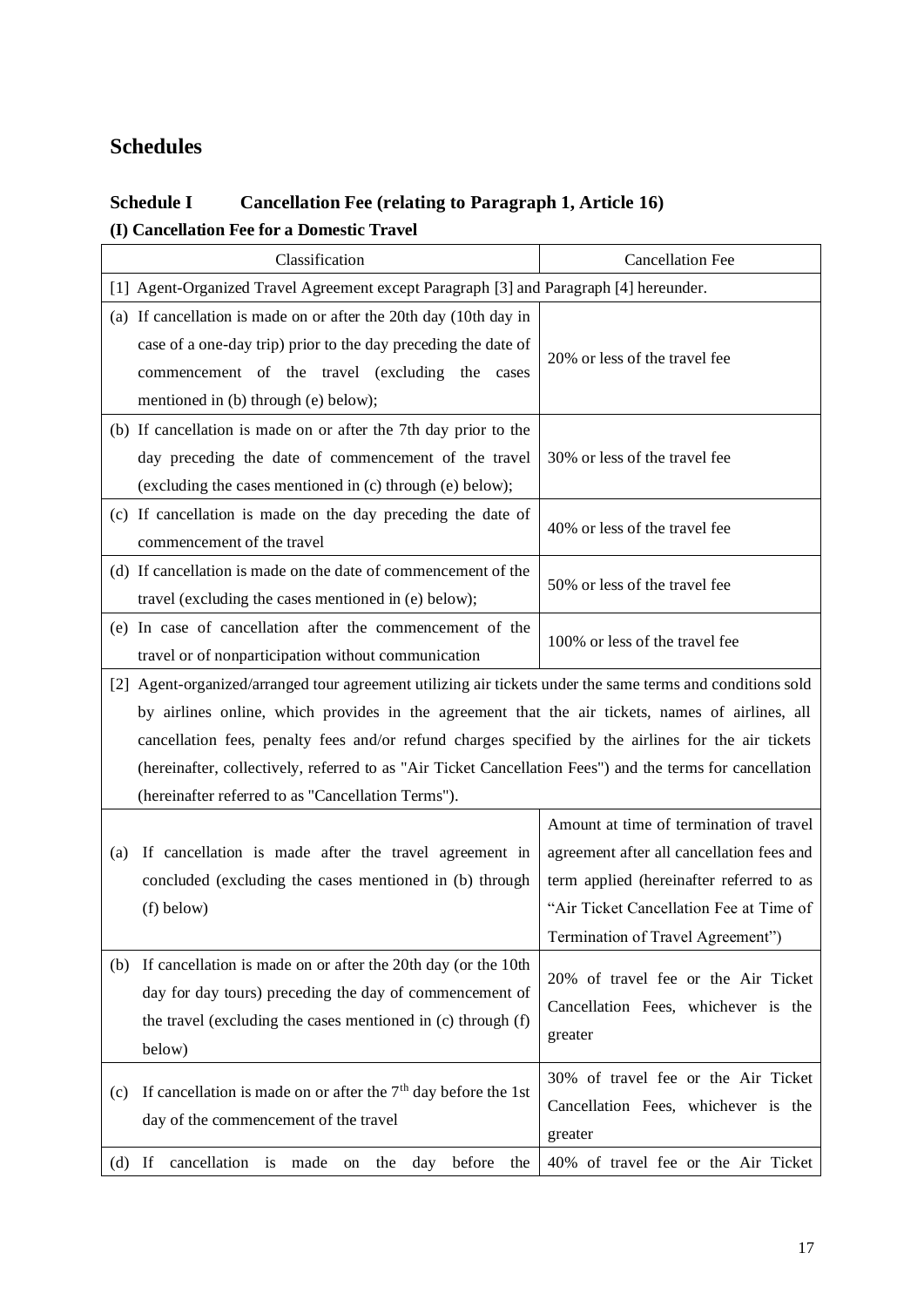|                                                                                                                                                                                                                                                                                                                                                                                                                                                                                                                                                                                                                                                                                                                                                                                                                                                                                                                                                 | commencement of the travel                                                                                                                                                               | Cancellation Fees, whichever is the<br>greater                                                   |  |  |  |  |
|-------------------------------------------------------------------------------------------------------------------------------------------------------------------------------------------------------------------------------------------------------------------------------------------------------------------------------------------------------------------------------------------------------------------------------------------------------------------------------------------------------------------------------------------------------------------------------------------------------------------------------------------------------------------------------------------------------------------------------------------------------------------------------------------------------------------------------------------------------------------------------------------------------------------------------------------------|------------------------------------------------------------------------------------------------------------------------------------------------------------------------------------------|--------------------------------------------------------------------------------------------------|--|--|--|--|
| (e)                                                                                                                                                                                                                                                                                                                                                                                                                                                                                                                                                                                                                                                                                                                                                                                                                                                                                                                                             | If cancellation is made on the day of the commencement of<br>the travel (excluding case (f) mentioned below)                                                                             | 50% of travel fee or the Air Ticket<br>Cancellation Fees, whichever is the<br>greater            |  |  |  |  |
| (f)                                                                                                                                                                                                                                                                                                                                                                                                                                                                                                                                                                                                                                                                                                                                                                                                                                                                                                                                             | If cancellation is made after the commencement of the<br>non-participation without<br>travel<br>communication<br><b>or</b><br>(no-show)                                                  | 100% of the travel fee                                                                           |  |  |  |  |
| Agent-organized/arranged tour utilizing air tickets (Tickets indicating the total tour charges which<br>$[3]$<br>include accommodation fees and other expenses at the destination of the tour for<br>agent-organized/arranged tours; fares and charges shall not and may not be indicated separately, valid<br>for "Individual All-Inclusive Travel Fare" and is available from a single traveler) provided by airlines<br>where the agreement document shall include provisions that air tickets, name of airline(s),<br>cancellation fees, penalty fees, refund fees and other expenses required for cancellation of air<br>transportation contract (hereinafter collectively referred to as "Air Ticket Cancellation Fees")<br>specified by the airline(s) shall be applicable and the abovesaid conditions which may be confirmed<br>on the website of the relevant airlines (hereinafter referred to as "Ticket Cancellation Conditions"). |                                                                                                                                                                                          |                                                                                                  |  |  |  |  |
|                                                                                                                                                                                                                                                                                                                                                                                                                                                                                                                                                                                                                                                                                                                                                                                                                                                                                                                                                 | (a) If cancellation is made after the travel agreement in<br>concluded (excluding the cases mentioned in (b) through (f)<br>below)                                                       | Amount of the air ticket cancellation fee<br>at time of cancellation of the Travel<br>Agreement. |  |  |  |  |
|                                                                                                                                                                                                                                                                                                                                                                                                                                                                                                                                                                                                                                                                                                                                                                                                                                                                                                                                                 | (b) If cancellation is made on or after the 20th day preceding<br>the day of commencement of the travel (excluding the cases<br>mentioned in (c) through (f) below)                      | 20% of travel fee or the Air Ticket<br>Cancellation Fees, whichever is the<br>greater            |  |  |  |  |
|                                                                                                                                                                                                                                                                                                                                                                                                                                                                                                                                                                                                                                                                                                                                                                                                                                                                                                                                                 | (c) If cancellation is made on or after the 7th day before or<br>after the day of the 1st day of the commencement of the<br>travel (excluding the cases listed in (d) through (f) below) | 30% of travel fee or the Air Ticket<br>Cancellation Fees, whichever is the<br>greater            |  |  |  |  |
| $(d)$ If                                                                                                                                                                                                                                                                                                                                                                                                                                                                                                                                                                                                                                                                                                                                                                                                                                                                                                                                        | cancellation is<br>made<br>on the day<br>before<br>the<br>commencement of the travel                                                                                                     | 40% of travel fee or the Air Ticket<br>Cancellation Fees, whichever is the<br>greater            |  |  |  |  |
|                                                                                                                                                                                                                                                                                                                                                                                                                                                                                                                                                                                                                                                                                                                                                                                                                                                                                                                                                 | (e) If cancellation is made on the day of the commencement of<br>the travel (excluding case (f) mentioned below)                                                                         | 50% of travel fee or the Air Ticket<br>Cancellation Fees, whichever is the<br>greater            |  |  |  |  |
|                                                                                                                                                                                                                                                                                                                                                                                                                                                                                                                                                                                                                                                                                                                                                                                                                                                                                                                                                 | (f) If cancellation is made after the commencement of the<br>travel<br>non-participation<br>without<br>communication<br><b>or</b><br>$(no-show)$                                         | 100% of the travel fee                                                                           |  |  |  |  |
|                                                                                                                                                                                                                                                                                                                                                                                                                                                                                                                                                                                                                                                                                                                                                                                                                                                                                                                                                 | <b>Note</b>                                                                                                                                                                              |                                                                                                  |  |  |  |  |
| 1.                                                                                                                                                                                                                                                                                                                                                                                                                                                                                                                                                                                                                                                                                                                                                                                                                                                                                                                                              | The cancellation fee will be stipulated in the agreement document.                                                                                                                       |                                                                                                  |  |  |  |  |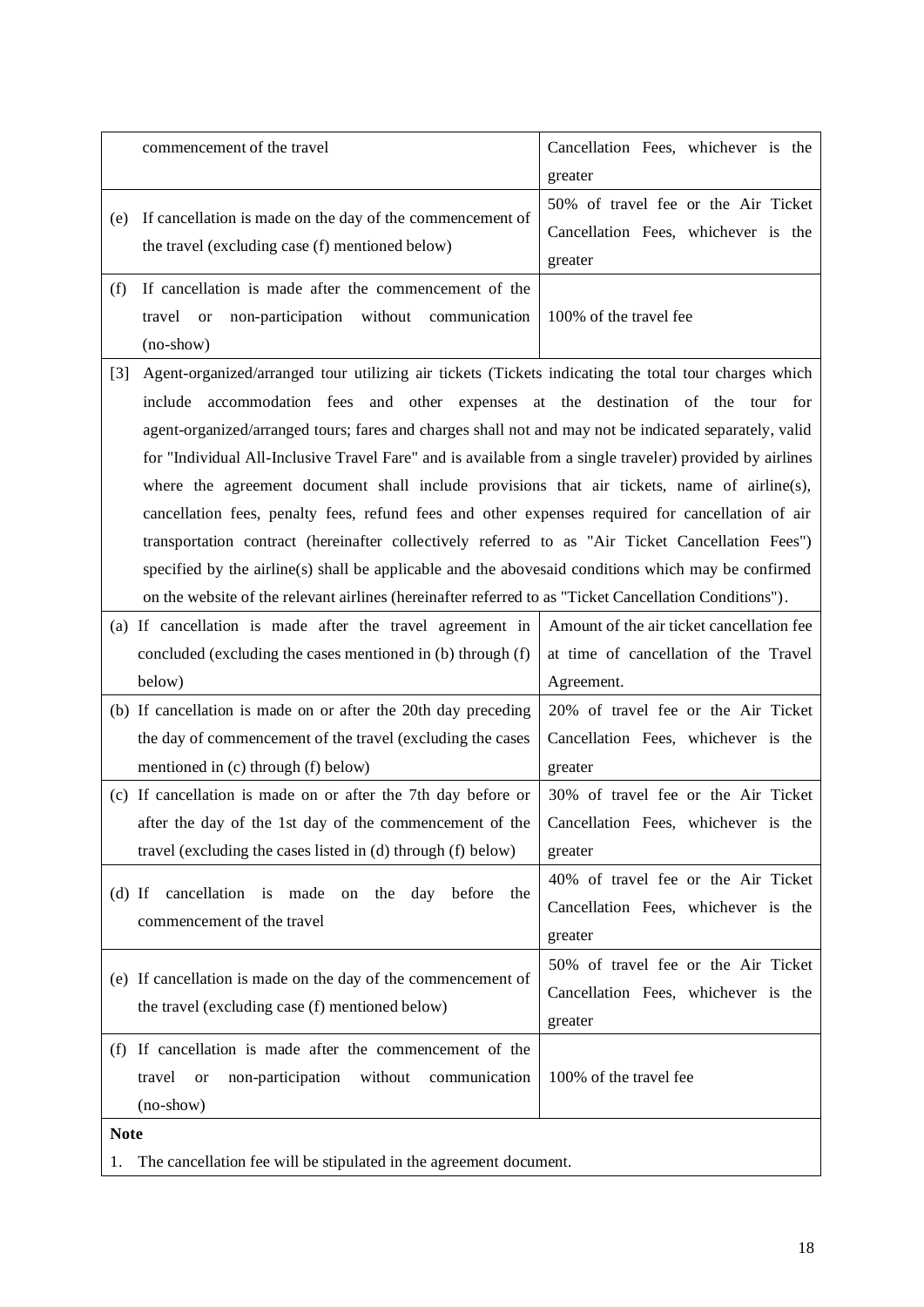- 2. "After commencement of the travel" in the above table refers to the time when the provision of service starts as stipulated in Article 2, Paragraph 3 of the "Special Compensation Regulation" Addendum.
- 3. In the above Paragraph [2] and Paragraph [3], if cancellation fee by the airline does not occur, no cancellation fee will apply for the termination of travel agreement. If the airline provides a rebate in the cancellation fee, the rebated cancellation will apply when the travel agreement is terminated.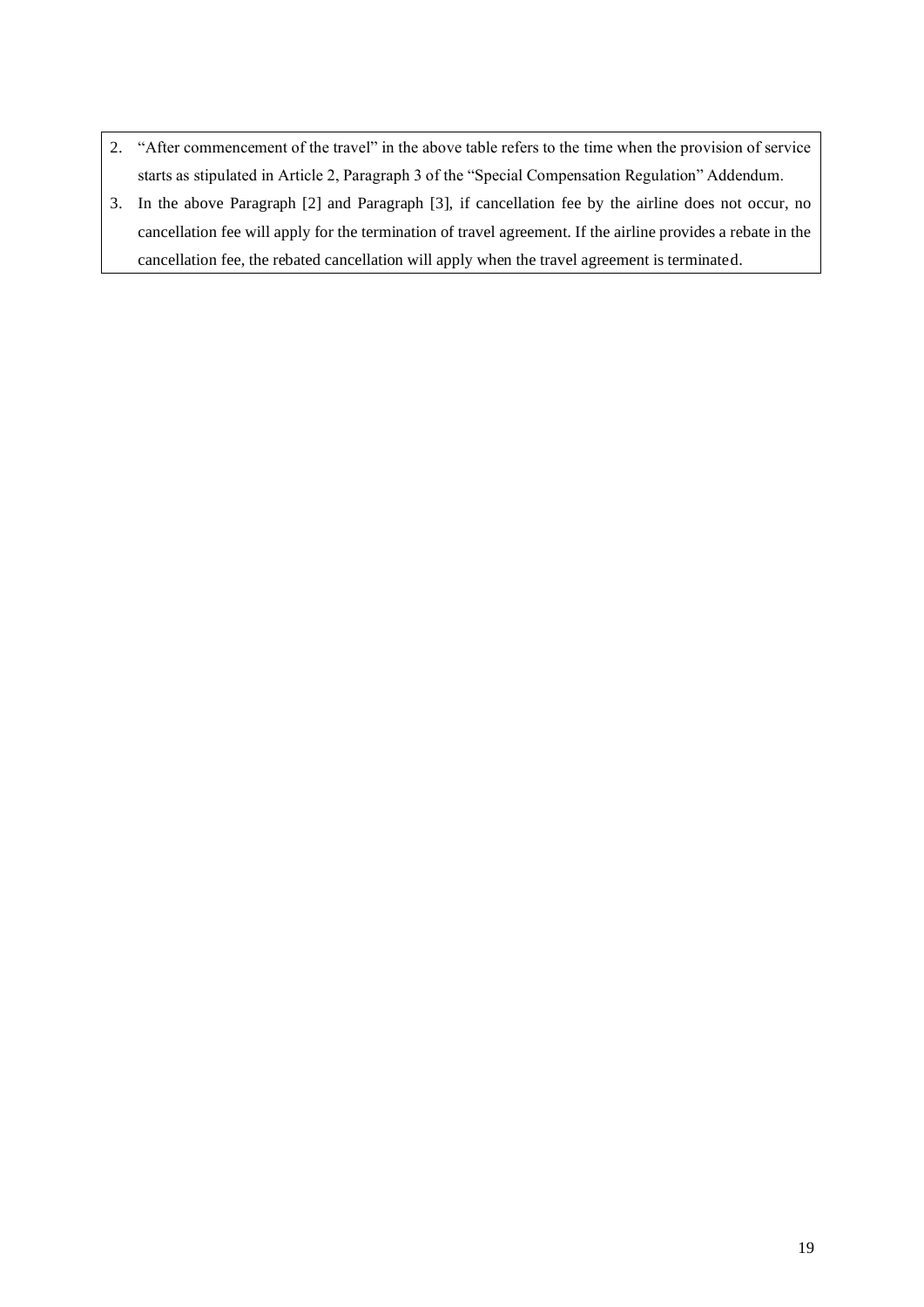## **(II) Cancellation Fee for Overseas Travel**

|                                                                                                                 | Classification                                                                                             | <b>Cancellation Fee</b>                 |  |  |  |
|-----------------------------------------------------------------------------------------------------------------|------------------------------------------------------------------------------------------------------------|-----------------------------------------|--|--|--|
| Agent-Organized Travel Agreement using an aircraft at the time of departure from, or return to, Japan,<br>$[1]$ |                                                                                                            |                                         |  |  |  |
|                                                                                                                 | except travel agreements stipulated in the following Paragraph [4].                                        |                                         |  |  |  |
|                                                                                                                 | (a) In case of travel for which the date of commencement of the                                            |                                         |  |  |  |
|                                                                                                                 | travel falls on the peak period, if cancellation is made on or                                             |                                         |  |  |  |
|                                                                                                                 | after the 40th day prior to the day preceding the date of                                                  | 10% or less of the travel fee           |  |  |  |
|                                                                                                                 | commencement of the travel (excluding the cases mentioned                                                  |                                         |  |  |  |
|                                                                                                                 | in (b) through (d) below)                                                                                  |                                         |  |  |  |
|                                                                                                                 | (b) If cancellation is made on or after the 30th day prior to the                                          |                                         |  |  |  |
|                                                                                                                 | day preceding the date of commencement of the travel                                                       | 20% or less of the travel fee           |  |  |  |
|                                                                                                                 | (excluding the cases mentioned in (c) and (d) below)                                                       |                                         |  |  |  |
|                                                                                                                 | (c) If cancellation is made on or after the day before the day                                             |                                         |  |  |  |
|                                                                                                                 | preceding the date of commencement of the travel (excluding                                                | 50% or less of the travel fee           |  |  |  |
|                                                                                                                 | the case mentioned in (d) below)                                                                           |                                         |  |  |  |
|                                                                                                                 | (d) If cancellation is made after the commencement of the travel                                           | 100% or less of the travel fee          |  |  |  |
|                                                                                                                 | or non-participation without communication                                                                 |                                         |  |  |  |
| $[2]$                                                                                                           | Agent-organized/arranged tour agreement utilizing air tickets under the same terms and conditions          |                                         |  |  |  |
|                                                                                                                 | sold by airlines online for departure from or return to Japan, which provides in the agreement that the    |                                         |  |  |  |
|                                                                                                                 | air tickets, names of airlines, all cancellation fees, penalty fees and/or refund charges specified by the |                                         |  |  |  |
|                                                                                                                 | airlines.                                                                                                  |                                         |  |  |  |
|                                                                                                                 | (Excludes the travel agreements stipulated in the sections hereunder)                                      |                                         |  |  |  |
|                                                                                                                 | (a) If cancellation is made after the travel agreement in                                                  | Amount at time of termination of        |  |  |  |
|                                                                                                                 | concluded (excluding the cases mentioned in (b) through (e)                                                | travel agreement after all cancellation |  |  |  |
|                                                                                                                 | below)                                                                                                     | fees and term applied                   |  |  |  |
|                                                                                                                 | (b) In case of travel for which the date of commencement of the                                            |                                         |  |  |  |
|                                                                                                                 | travel falls on the peak period, if cancellation is made on or                                             | 10% of travel fee or the Air Ticket     |  |  |  |
|                                                                                                                 | after the 40th day prior to the day preceding the date of                                                  | Cancellation Fees, whichever is the     |  |  |  |
|                                                                                                                 | commencement of the travel (excluding the cases mentioned                                                  | greater                                 |  |  |  |
|                                                                                                                 | in (b) through (e) below)                                                                                  |                                         |  |  |  |
|                                                                                                                 |                                                                                                            |                                         |  |  |  |
|                                                                                                                 | (c) If cancellation is made on or after the 30th day prior to the                                          | 20% of travel fee or the Air Ticket     |  |  |  |
|                                                                                                                 | day preceding the date of commencement of the travel                                                       | Cancellation Fees, whichever is the     |  |  |  |
|                                                                                                                 | (excluding the cases mentioned in (d) and (e) below)                                                       | greater                                 |  |  |  |
|                                                                                                                 | (d) If cancellation is made on or after the 2nd day prior to the                                           | 50% of travel fee or the Air Ticket     |  |  |  |
|                                                                                                                 | day preceding the date of commencement of the travel                                                       | Cancellation Fees, whichever is the     |  |  |  |
|                                                                                                                 |                                                                                                            | greater                                 |  |  |  |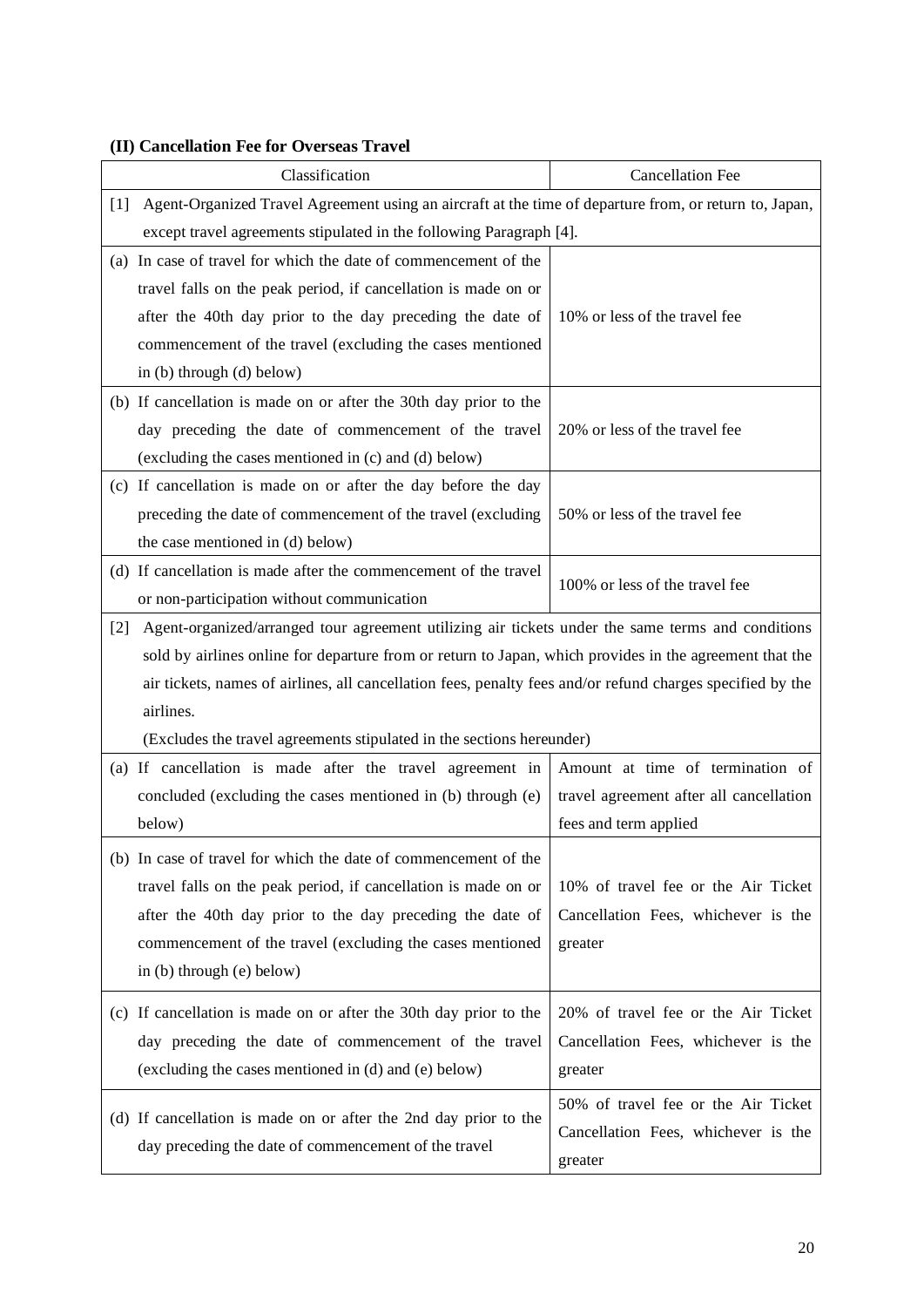| (e) If cancellation is made after the commencement of the travel     | 100% or less of the travel fee                                    |  |  |  |  |
|----------------------------------------------------------------------|-------------------------------------------------------------------|--|--|--|--|
| or non-participation without communication (no-show)                 |                                                                   |  |  |  |  |
| $[3]$                                                                | Agent-Organized Travel Agreement using a chartered ship or vessel |  |  |  |  |
| If cancellation is made on or after the 90th day prior to the<br>(a) |                                                                   |  |  |  |  |
| day preceding the date of commencement of the travel                 | 20% or less of the travel fee                                     |  |  |  |  |
| (excluding the cases mentioned in (b) through (d) below)             |                                                                   |  |  |  |  |
| (b) If cancellation is made on or after the 30th day prior to the    |                                                                   |  |  |  |  |
| day preceding the date of commencement of the travel                 | 50% or less of the travel fee                                     |  |  |  |  |
| (excluding the cases mentioned in (c) and (d) below)                 |                                                                   |  |  |  |  |
| (c) If cancellation is made on or after the 20th day prior to the    |                                                                   |  |  |  |  |
| day preceding the date of commencement of the travel                 | 80% or less of the travel fee                                     |  |  |  |  |
| (excluding the case mentioned in (d) below)                          |                                                                   |  |  |  |  |
| (d) If cancellation is made on or after the 3rd day prior to the day |                                                                   |  |  |  |  |
| preceding the date of commencement of the travel                     | 100% or less of the travel fee                                    |  |  |  |  |
|                                                                      | According to the provisions pertaining                            |  |  |  |  |
| Agent-Organized Travel Agreement using a ship or vessel<br>[4]       | to the cancellation fee for the ship or                           |  |  |  |  |
| for departure from or return to Japan                                | vessel concerned                                                  |  |  |  |  |
| Important                                                            |                                                                   |  |  |  |  |
|                                                                      |                                                                   |  |  |  |  |

"Peak period" refers to the periods between December 20 and January 7, between April 27 and May 6 and/or between July 20 and August 31.

**Note**

- 1. The cancellation fee will be stipulated in the agreement document.
- 2. "After commencement of the travel" in the above table refers to the time when the provision of service starts as stipulated in Article 2, Paragraph 3 of the "Special Compensation Regulation" Addendum.
- 3. In the above Paragraph [2], if cancellation fee by the airline does not occur, no cancellation fee will apply for the termination of travel agreement. If the airline provides a rebate in the cancellation fee, the rebated cancellation will apply when the travel agreement is terminated.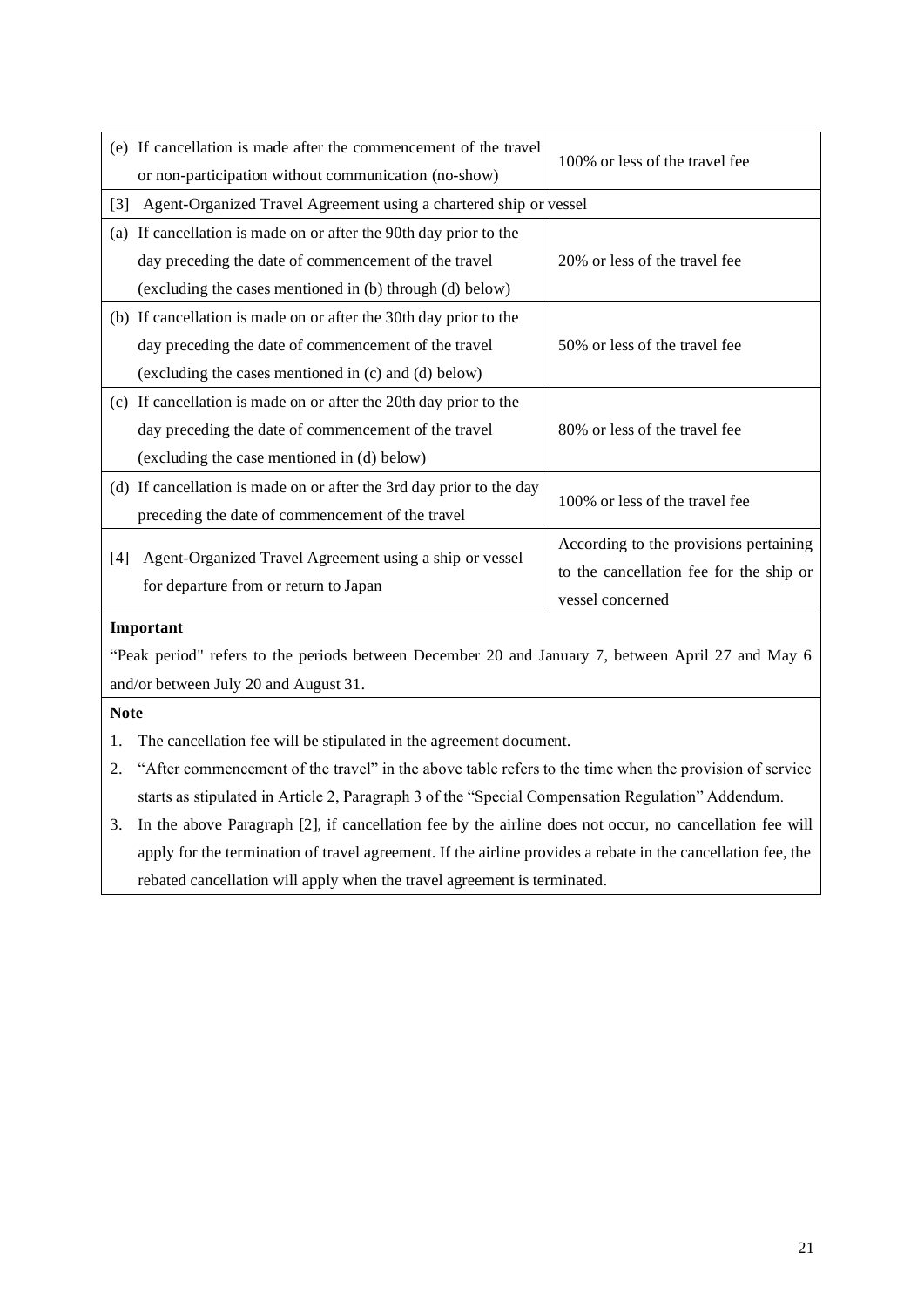| Change requiring payment of the change compensation                                                      | Ratio (%) per case |               |  |
|----------------------------------------------------------------------------------------------------------|--------------------|---------------|--|
|                                                                                                          | Before the         | After the     |  |
|                                                                                                          | commencement       | commencement  |  |
|                                                                                                          | of the travel      | of the travel |  |
| (1) Change in the date of commencement of the travel or the date of                                      |                    |               |  |
| completion of the travel mentioned in the Agreement Document                                             | 1.5                | 3.0           |  |
| (2) Change in the sightseeing spots or sightseeing facilities                                            |                    |               |  |
| (including restaurants) or other destinations of the travel to be                                        | 1.0                | 2.0           |  |
| visited mentioned in the Agreement Document                                                              |                    |               |  |
| (3) Change in the class or the facilities of the transportation facilities                               |                    |               |  |
| to those at a lower charge than that mentioned in the Agreement                                          |                    | 2.0           |  |
| Document (limited to a case where the total amount of the                                                |                    |               |  |
| charges for the class and facilities after the change is lower than                                      | 1.0                |               |  |
| the total amount of the charges mentioned in the Agreement                                               |                    |               |  |
| Document)                                                                                                |                    |               |  |
| (4) Change in the kind or the name of the company of the                                                 |                    | 2.0           |  |
| transportation facilities mentioned in the Agreement Document                                            | 1.0                |               |  |
| (5) Change to a flight using an airport of the point of                                                  |                    | 2.0           |  |
| commencement of the travel or of the point of completion of the                                          |                    |               |  |
| travel in Japan different from that mentioned in the Agreement                                           | 1.0                |               |  |
| Document                                                                                                 |                    |               |  |
| (6) Change in the flight between Japan and outside Japan from the                                        |                    |               |  |
| direct flight mentioned in the Agreement Document to a                                                   | 1.0                | 2.0           |  |
| connecting flight or an indirect flight                                                                  |                    |               |  |
| (7) Change in the kind or the name of the accommodation facilities                                       | 1.0                | 2.0           |  |
| mentioned in the Agreement Document                                                                      |                    |               |  |
| (8) Change in the kind of room, facilities, view, or any other                                           |                    |               |  |
| condition of the room of the accommodation facilities mentioned                                          | 1.0                | 2.0           |  |
| in the Agreement Document                                                                                |                    |               |  |
| (9) Among the changes mentioned in the preceding Items, any                                              |                    |               |  |
| change in the matters mentioned in the travel title of the                                               | 2.5                | 5.0           |  |
| <b>Agreement Document</b>                                                                                |                    |               |  |
| Note 1: "Before the commencement of the travel" refers to a case where the change concerned has been     |                    |               |  |
| notified to the traveler by the day preceding the date of commencement of the travel, and "after the     |                    |               |  |
| commencement of the travel" to a case where the change concerned has been notified to the Traveler on or |                    |               |  |
| after the date of commencement of the travel.                                                            |                    |               |  |

## **Schedule II Change Compensation (relating to Paragraph 1, Article 29)**